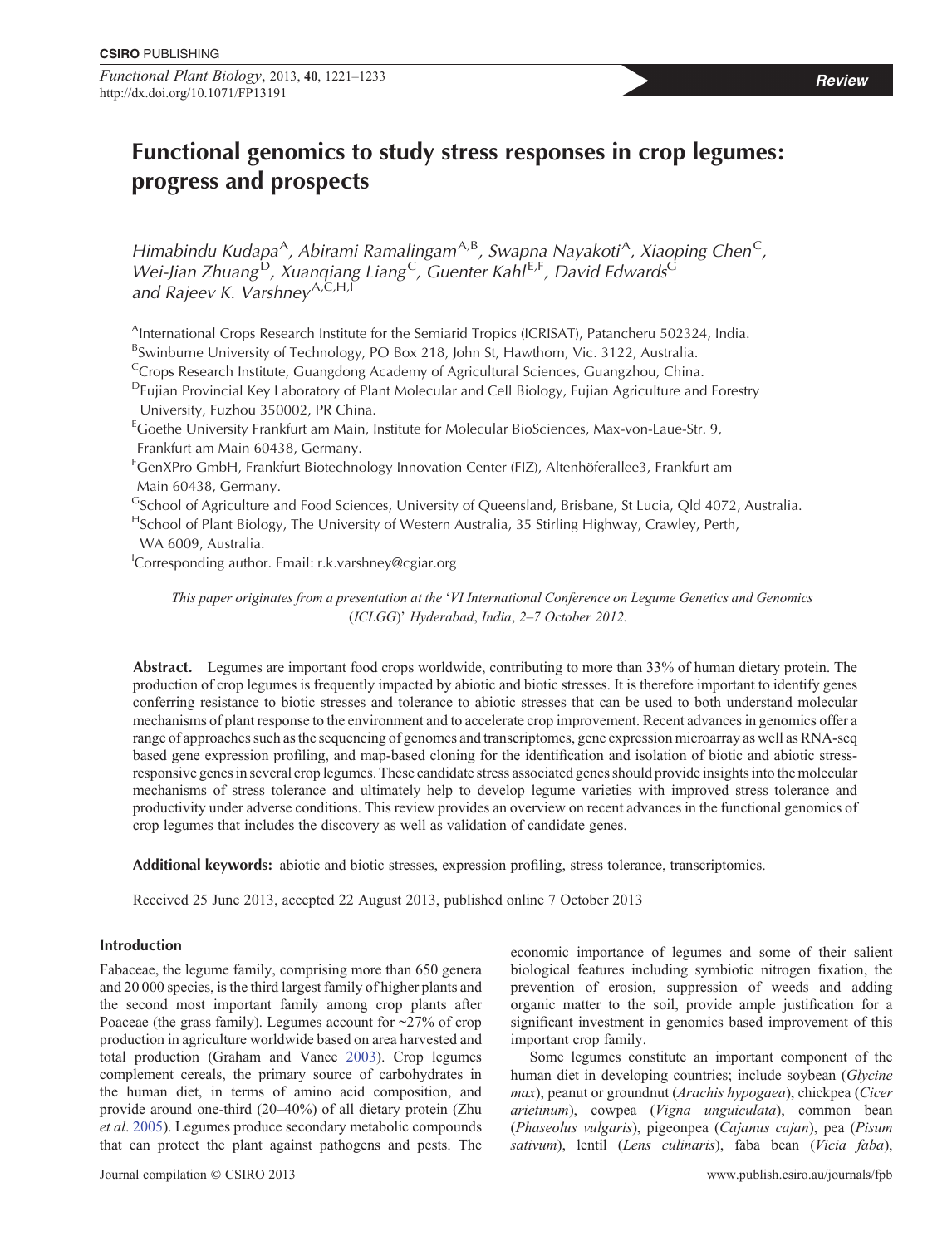mungbean (*Vigna radiata*) and lupin (*Lupinus luteus*). Despite having an important role in food security, the majority of these legume crops demonstrate low productivity due to biotic (e.g. bacteria, fungi, nematodes, viruses and insects) and abiotic (e.g. drought, salinity, heat and waterlogging) stresses. For example, in peanut and chickpea, drought is an important abiotic stress constrain and major biotic stresses include anthracnose, angular leaf spot, bean rust, bacterial blight in common bean, *Ascochyta* blight and *Fusarium* wilt in chickpea. Thus, it is necessary to enhance our understanding of specific aspects of defence/stress responses to improve crop productivity. Towards this aim, emerging genomics technology can be applied to interrogate the basis of stress response and identify candidate genes or key loci controlling stress tolerance or resistance. Subsequently these genes can be used in genetic modification or molecular breeding programs to develop improved varieties with enhanced resistance/tolerance to stress.

Due to their small genome sizes, their simple genetic system and amenability to forward and reverse genetic analyses, two legume species, namely *Medicago* (*Medicago truncatula*) and *Lotus* (*Lotus japonicus*) have been used for extensive molecular studies in the past two decades (Handberg and Stougaard [1992](#page-9-0); Cook [1999](#page-9-0)). Recently, the legume community has adopted next generation sequencing (NGS) and high-throughput genotyping technologies to undertake functional genomics studies in the crop legumes. As a result, a vast amount of genomic resources have been developed that enable isolation and characterisation of key genes involved in legume stress response. Once candidate genes are identified, it is important to validate their function before their application in crop improvement strategies (Valliyodan and Nguyen [2006](#page-12-0)). The successful application of biotechnological tools to alleviate the biotic/abiotic constraints of crop legumes will require both biological knowledge of the target species and the underlying mechanisms of crop stress response.

In view of the above considerations, this article summarises and presents a critical appraisal of the development/availability of genomic resources and their use for the identification, isolation and validation of candidate genes conferring resistance/tolerance to biotic/abiotic stress. Finally, an overview has been presented on the integration of various functional genomics approaches towards the genetic improvement of leguminous crops.

# **Gene discovery through sequencing of transcriptomes and genomes**

A major aim of genomic studies in plants is the identification of genes and pathways that affect crop production. Genome sequencing is fundamental to understand the genomic composition and gene repertoire of an organism; however, because of the high costs associated with sequencing a genome, initially only the genomes of model legumes were sequenced. An alternative approach to genome sequencing is targeted expressed gene sequencing. Therefore, in many crop legumes, efforts focussed on the development of cDNA libraries, the generation of expressed sequence tags (EST), gene expression analysis, and the *in silico* mining of functional information from EST datasets. An overview of functional genomics approaches for crop improvement is illustrated in Fig. [1](#page-2-0).

In the absence of genome sequence data, EST collections produced by Sanger sequencing have proven extremely useful for many plant studies. EST databases provide basic sequence depositories for gene discovery and assist in comparative mapping. They also facilitate the identification of candidate genes for agronomic traits (Young and Bharti [2012](#page-12-0)). In legume species, extensive efforts have generated an abundance of ESTs from a range of tissues, including from plants challenged by stress. Today, more than 3 million legume ESTs are available, predominantly from soybean (1.5 million, Vodkin *et al*. [2004\)](#page-12-0) followed by the model legumes *M. truncatula* (280 000, Cheung *et al*. [2006\)](#page-9-0) and *L. japonicus* (242 000, Asamizu *et al*. [2004](#page-8-0)). Among crop legumes, cowpea contributed around 200 000 ESTs (Muchero *et al*. [2009\)](#page-11-0), and common bean 114 139 (Blair *et al*. [2011\)](#page-9-0). In the case of chickpea, cDNA libraries have been generated from plants under drought and salinity stress (Varshney *et al*. [2009](#page-12-0)*a*). In the case of pigeonpea, *Fusarium* wilt and sterility mosaic disease (SMD), responsive ESTs were generated (Raju *et al*. [2010\)](#page-11-0). Sanger ESTs generated from stressresponsive tissues from selected key studies have been summarised in Table [1](#page-3-0).

ESTlibraries have also been constructed using the suppression subtractive hybridisation (SSH) technique, and utilising this approach, ribosomal protein genes related to cold and salt stresses were cloned from soybean (Kim *et al*. [2004](#page-10-0)). In a different study, 372 high quality salt stress-responsive ESTs were generated from soybean SSH libraries (Li *et al*. [2012\)](#page-10-0). In the case of chickpea, 477 drought-responsive ESTs were generated from root tissues (Buhariwalla *et al*. [2005](#page-9-0)). Deokar *et al.* [\(2011](#page-9-0)) also generated 3062 unigenes from SSH libraries of root and shoot tissues of contrasting drought-responsive genotypes in chickpea. In pigeonpea, 182 unique ESTs were generated from drought-stressed and unstressed pigeonpea seedlings using SSH (Qiao *et al*. [2012](#page-11-0)). Although the method can be technically demanding and labour intensive, the establishment of SSH libraries is a rewarding approach for the identification of candidate genes for a given stress.

Due to the availability of high-throughput and cost-effective NGS platforms such as the Illumina HiSeq (Illumina Inc, San Diego, CA, USA), GAIIx, MiSeq; Roche 454/FLX (454 Life Sciences, Branford, CT, USA); ABI SOLiD (Applied Biosystems, Carlsbad, CA, USA); and the Invitrogen Ion Proton (Invitrogen, Carlsbad, CA, USA), the sequencing of transcriptomes and genomes has become more efficient and economical (Varshney *et al*. [2009](#page-12-0)*b*; Edwards *et al*. [2013\)](#page-9-0). The expansion of third generation sequencing technologies such as those of Pacific Biosciences (PacBio, Menlo Park, CA, USA), Oxford Nanopore Technologies (Oxford, UK) is expected to accelerate the large scale generation of genomic resources (Munroe and Harris [2010](#page-11-0); Thudi *et al*. [2012](#page-12-0)). Several NGS platforms have already generated a vast set of transcript reads from a range of developing and stress-responsive tissues from a range of different crop legumes (Table [2](#page-3-0)).

The application of NGS technology has led to the production of transcriptome assemblies for chickpea (Hiremath *et al*. [2011](#page-9-0); Garg *et al*. [2011](#page-9-0)*a*), pigeonpea (Dubey *et al*. [2011;](#page-9-0) Kudapa *et al*. [2012\)](#page-10-0), peanut (Zhang *et al*. [2012\)](#page-12-0), pea (Franssen *et al*. [2011](#page-9-0)) and lupin (Parra-González *et al*. [2012\)](#page-11-0). In addition, the combination of reads generated by NGS platforms and Sanger ESTs has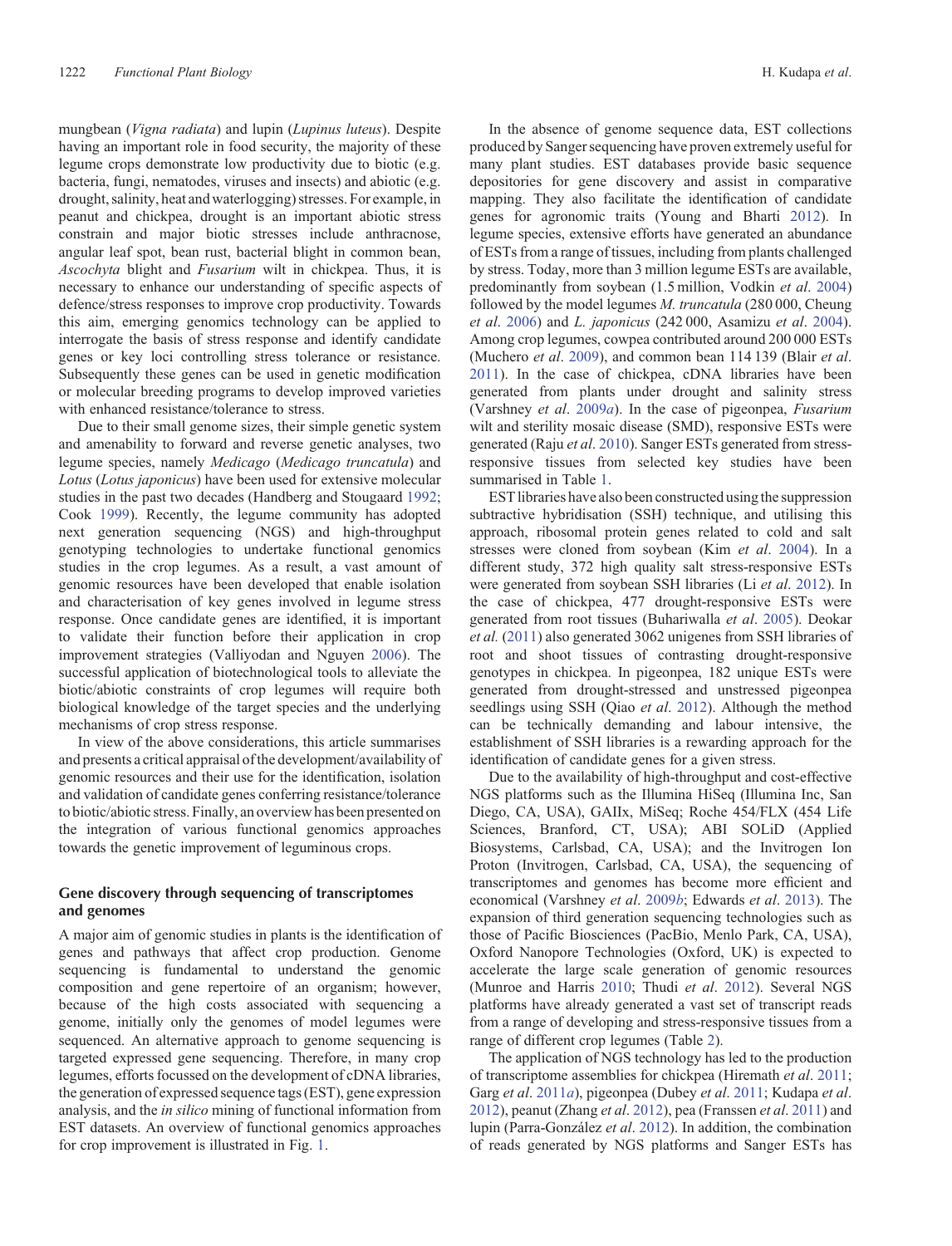<span id="page-2-0"></span>

**Fig. 1.** An overview of functional genomics approaches for legume improvement. The genetic resources developed provide the basis for gene expression analysis (SSH libraries, Affymetrix array hybridisations, RNA-seq) and significantly contribute to the identification and characterisation of candidate gene(s). The use of functional genomic approaches will enhance the efficiency of functional validation of the identified candidate genes and lead to the development of improved legume varieties through molecular breeding.

improved transcriptome assemblies, particularly in the context of contig length (Hiremath *et al*. [2011\)](#page-9-0). For example, a transcriptome assembly based on FLX/454 sequencing together with Sanger ESTs comprised 103 215 tentative unique sequences (TUSs) with an average contig length of 459 bp (Hiremath *et al*. [2011\)](#page-9-0). By analysing sequencing data from FLX/454 (~7 million reads), Illumina (~100 million tags) and Sanger (~150 000 ESTs) platforms, an improved assembly with 46 369 unigenes with an average contig length of 965 bp could be achieved (H Kudapa, S Azam, AG Sharpe, B Taran, R Li, B Deonovic, C Cameron, AD Farmer, RK Varshney, unpubl. data). In an effort to improve transcriptome assembly, researchers have compared the performance of different assemblers including CAP3, MIRA, TGICL, and Velvet, either alone or in combination (Garg *et al*. [2011](#page-9-0)*b*; Kudapa *et al*. [2012\)](#page-10-0). The National Center for Genome Resources (NCGR) in cooperation with the USA Department of Agriculture (USDA)-supported Legume Information System (LIS, http:// www.comparative-legumes.org, accessed 9 June 2013) offers a

comprehensive collection of transcriptome assemblies for several legumes.

Whole-genome sequencing is fundamental to understand the genetic composition of an organism. The two model legume species *M. truncatula* and *L. japonicus* were first selected for sequencing in depth. Draft genome assemblies were published for *Medicago* (Young *et al*. [2011](#page-12-0)) and *Lotus* (Sato *et al*. [2008](#page-11-0)). The *Medicago* assembly captured ~94% of expressed genes, whereas the *Lotus* assembly represented 91% of the gene space (Sato *et al*. [2008](#page-11-0)).

Among crop legumes, the assembly of a soybean reference genome was fundamental and improved our current understanding of legume genomes generally. About 969.6 Mb of the 1115 Mb genome was assembled after generating eight times the whole-genome shotgun (WGS) data using Sanger sequencing (Schmutz *et al*. [2010](#page-11-0)). Recently, draft genome sequences of pigeonpea and chickpea have been reported, representing 73% (Varshney *et al*. [2012\)](#page-12-0) and 74% (Varshney *et al*. [2013\)](#page-12-0) of the respective genomes. A common bean genome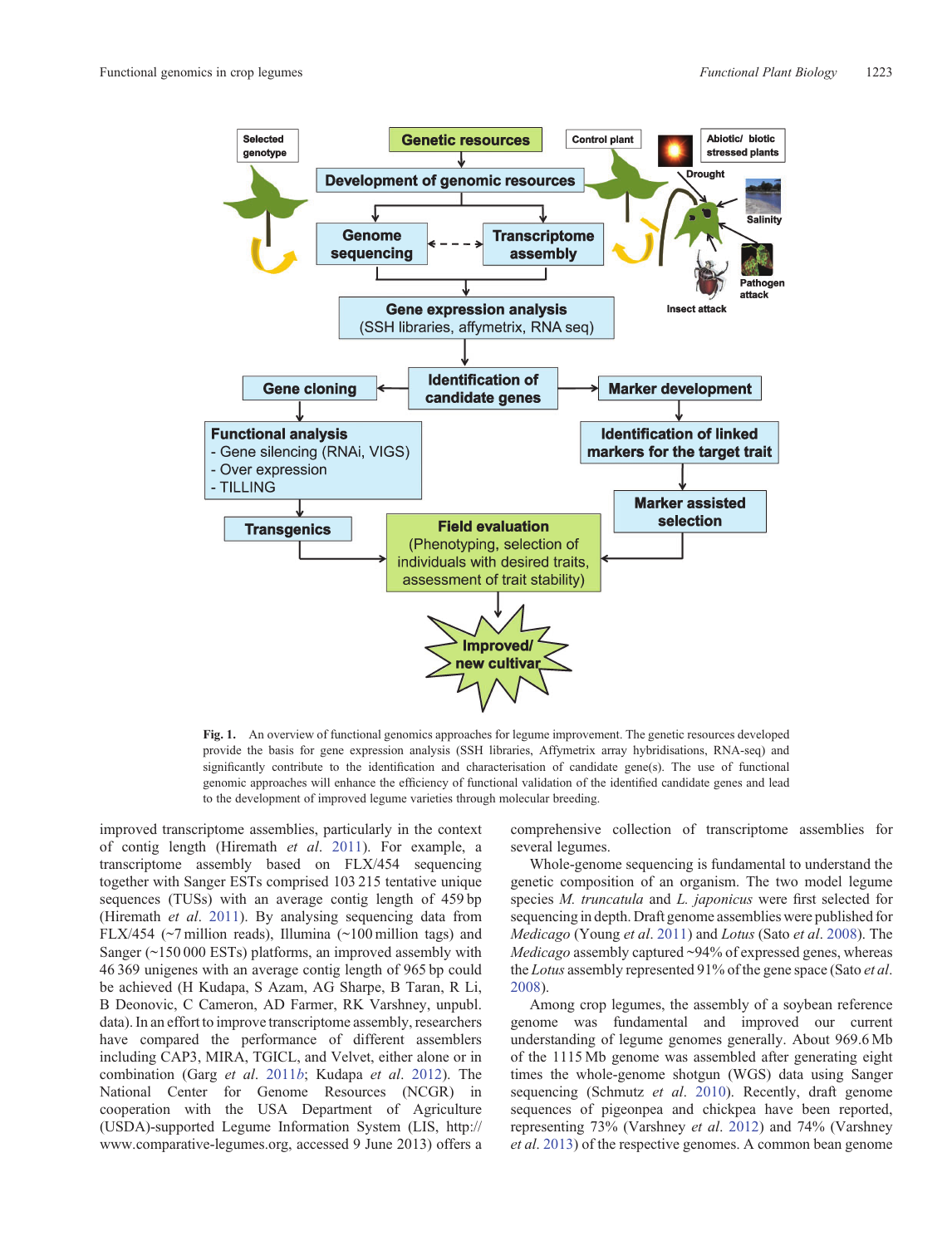<span id="page-3-0"></span>

| Crop legume | <b>Tissues</b>                 | <b>Stress</b>                                | Total no. of ESTs<br>sequenced | Reference                   |
|-------------|--------------------------------|----------------------------------------------|--------------------------------|-----------------------------|
| Chickpea    | Roots                          | Drought and salinity                         | 20162                          | Varshney et al. (2009a)     |
|             | Roots                          | Drought                                      | 5494                           | Deokar et al. $(2011)$      |
| Common bean | Leaves                         | Rust infection                               | 6202                           | Thibivilliers et al. (2009) |
|             | Roots and aerial parts         | Drought                                      | 4219                           | Blair et al. (2011)         |
|             | Roots                          | P-stressed                                   | 3344                           | Blair et al. (2011)         |
| Cowpea      | Leaf, stem and meristem tissue | Drought                                      | 17775                          | NCBI <sup>A</sup>           |
|             | Root                           | Drought                                      | 17149                          | NCBI <sup>A</sup>           |
|             | Mixed tissues                  | Drought                                      | 26337                          | NCBI <sup>A</sup>           |
| Peanut      | Immature pods                  | <i>Aspergillus</i> infection and drought     | 826                            | NCBI <sup>A</sup>           |
|             | Leaves                         | Leaf spot disease and tomato spot wilt virus | 471                            | NCBI <sup>A</sup>           |
|             | Seeds                          | TSMV and Aspergillus parasiticus             | 16618                          | NCBI <sup>A</sup>           |
| Pigeonpea   | Roots and leaves               | FW and SMD                                   | 9888                           | Raju et al. (2010)          |
| Soybean     |                                |                                              | 120 000                        | Shoemaker et al. (2002)     |
|             | $9-11$ -day-old seedlings      | Induced hypersensitive response (HR)         | 6794                           | NCBI <sup>A</sup>           |
|             | Leaf tissue                    | Drought stressed                             | 5247                           | NCB <sup>A</sup>            |
|             | Roots                          | Drought stress                               | 13228                          | NCBI <sup>A</sup>           |

#### **Table 1. Stress responsive ESTs generated in crop legumes by Sanger sequencing**

ANCBI, National Center for Biotechnology Information (http://www.ncbi.nlm.nih.gov, accessed 15 May 2013).

#### **Table 2. ESTs generated with next generation sequencing (NGS) technologies**

| Crop legume | <b>Tissues</b>                        | <b>Stress</b>            | No. of reads  | Total no. of ESTs<br>generated | Type of sequencing           | Reference                     |
|-------------|---------------------------------------|--------------------------|---------------|--------------------------------|------------------------------|-------------------------------|
| Chickpea    | Developmental<br>stages               | Drought and<br>salinity  | 435018        | 103 215                        | FLX/454                      | Hiremath et al. (2011)        |
|             |                                       |                          | 37 million    | 44 639                         | Illumina                     | Hiremath et al. $(2011)$      |
|             |                                       |                          | 2 million     | 34760                          | FLX/454                      | Garg et al. $(2011b)$         |
|             | Developmental                         |                          | 107 million   | 53409                          | Illumina                     | Garg et al. $(2011a)$         |
|             | stages                                |                          |               |                                |                              |                               |
|             |                                       |                          |               | 37265                          | FLX/454                      | Jhanwar et al. $(2012)$       |
|             | Roots                                 | Drought                  | 380 000       | 80238                          | 454 sequencing-<br>SuperSAGE | Molina et al. (2008)          |
| Common bean | $\overline{\phantom{m}}$              |                          | 1.692 million | 59295                          | <b>FLX/454</b>               | Kalavacharla et al. (2011)    |
| Lentil      |                                       |                          | 1.38 million  | 84 0 69                        | FLX/454                      | Kaur et al. (2011)            |
|             |                                       |                          | 1.03 million  | 27921                          | FLX/454                      | Sharpe <i>et al.</i> $(2013)$ |
| Lupin       | Young leaves, buds,<br>flowers, seeds |                          | 1.9 million   | 71655                          | FLX/454                      | Parra-González et al. (2012)  |
|             | Roots, leaves                         | -                        | 77 million    | 125821                         | Illumina                     | O'Rourke et al. (2013)        |
| Mung bean   |                                       |                          |               | 11628                          | FLX/454                      | Moe et al. (2011)             |
| Pea         | Cotyledon, seedlings                  |                          | 2 2 0 9 7 3 5 | 324 428                        | FLX/454                      | Franssen et al. $(2011)$      |
| Peanut      | Immature seeds                        |                          | 80 million    | 59077                          | Illumina                     | Zhang et al. $(2012)$         |
|             |                                       |                          | 743 232       | 17912                          | 454 GS FLX Titanium          | Guimarães et al. (2012)       |
|             | Aerial and subterranean<br>young pods | $\qquad \qquad -$        | 2 million     | 74974                          | 454 GS FLX Titanium          | Chen et al. (2013)            |
|             |                                       |                          | 41 million    | 26 048                         | Illumina HiSEqn 2000         | Wu et al. (2013)              |
| Pigeonpea   | Developmental stages                  |                          | 494 353       | 127754                         | FLX/454                      | Dubey et al. (2011)           |
|             | Roots                                 | Fusarium wilt<br>and SMD | 160 million   | 54426                          |                              | Dubey <i>et al.</i> $(2011)$  |
|             |                                       |                          | 1.696 million | 43 3 24                        | FLX/454                      | Dutta et al. (2011)           |
| Soybean     | Developmental stages                  |                          | 51 million    | 51 529                         | Illumina                     | Libault et al. (2010)         |

sequence has also become available on the Phytozome data portal (http://www.phytozome.net/commonbean.php, accessed 13 June 2013). Collaborative projects involving ICRISAT are underway to generate the tetraploid (US-led initiative) and the diploid genomes (China-led initiative) of peanut. Efforts are also underway to assemble the genomes of mungbean (S Ha-Lee, pers. comm.), lentil, lupin and pea (D Edwards, pers. comm.). Details of the released genome sequences and the total number of genes identified from crop legume species are summarised in Table [3](#page-4-0). We note that the genome sequencing projects revealed several genes involved in stress response. For example, 111 drought responsive genes in pigeonpea (Varshney *et al*. [2012\)](#page-12-0)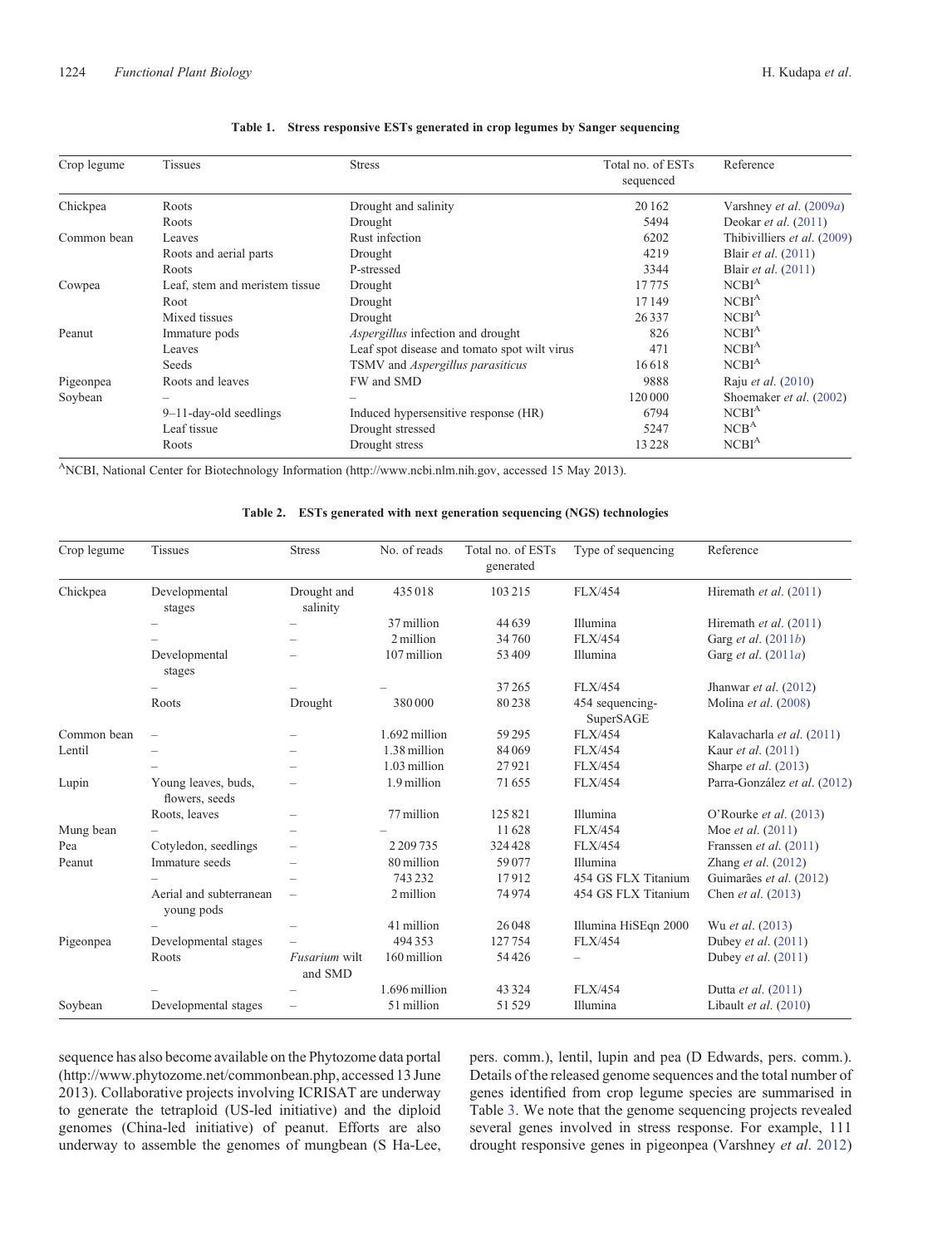<span id="page-4-0"></span>

| Legume      | Estimated genome<br>size (Mb) | Genome assembly<br>length $(Mb)$ | Estimated<br>coverage $(\% )$ | Total genes | Reference                                                         |
|-------------|-------------------------------|----------------------------------|-------------------------------|-------------|-------------------------------------------------------------------|
| Medicago    | 454                           | 262                              | 58                            | 62388       | Young <i>et al.</i> $(2011)$                                      |
| Lotus       | 472                           | 315                              | 67                            | 30 799      | Sato <i>et al.</i> (2008)                                         |
| Chickpea    | 738                           | 532                              | 72                            | 28 2 6 9    | Varshney et al. (2013)                                            |
| Common bean | 637                           | 521.1                            | 81.8                          | 31638       | http://www.phytozome.net/commonbean.php,<br>accessed 13 June 2013 |
| Pigeonpea   | 833.07                        | 605.78                           | 72.70                         | 48680       | Varshney <i>et al.</i> (2012)                                     |
| Soybean     | 1115                          | 973                              | 87                            | 46430       | Schmutz et al. (2010)                                             |

|  | Table 3. Available draft genome sequences of crop legumes |  |  |  |  |
|--|-----------------------------------------------------------|--|--|--|--|
|--|-----------------------------------------------------------|--|--|--|--|

and 187 disease resistance genes in chickpea (Varshney *et al*. [2013](#page-12-0)) were identified from the genome sequence analysis. The stress responsive genes identified from genome sequencing projects could be of great value for dissecting candidate genes for important stresses in respective crop legumes.

In addition to the generation of reference genome sequences (Imelfort *et al*. [2009](#page-10-0)*a*; Edwards and Batley [2010](#page-9-0)); NGS can facilitate the re-sequencing of genomes to identify genomic variation such as SNPs (Imelfort *et al*. [2009](#page-10-0)*b*; Lorenc *et al*. [2012](#page-10-0)). In the case of soybean, 17 wild and 14 cultivated soybean genomes have been re-sequenced to date (Lam *et al*. [2010](#page-10-0)). This study revealed patterns of genetic variation between wild and cultivated soybeans and identified greater allelic diversity in wild soybeans, and a set of 205 614 SNPs have been identified for use in QTL mapping and association studies. In the model legume *Medicago*, the genomes of 26 diverse accessions were sequenced to identify and characterise sequence polymorphisms and linkage disequilibrium (LD). More than 3 million SNPs were detected and this study suggested that *M. truncatula* demonstrated greater diversity and less LD when compared with soybean (Branca *et al*. [2011\)](#page-9-0). Ninety chickpea genomes have been re-sequenced, revealing 4.4 million variants (SNPs and INDELs). In addition, genetic diversity and phylogenetic analyses from this study highlighted the mixed use of desi and kabuli genotypes in the history of chickpea breeding (Varshney *et al*. [2013](#page-12-0)).

Genome re-sequencing is a powerful approach for detecting new alleles and haplotypes that can be used in genome-wide association studies (GWAS). As re-sequencing costs are continuously decreasing, re-sequencing-based allele discovery is expected to become more popular (Tuskan *et al*. [2011](#page-12-0)).

#### **Gene discovery through functional genomics approaches**

For the discovery of differentially expressed genes or candidate genes for a particular trait, the following two approaches have been used as follows.

#### *Hybridisation-based gene expression profiling*

Various microarray technologies have been found useful to unravel key biological processes. Generally, microarray platforms fall into a bewildering variety of architectures that are now mostly superseded by sequencing based approaches. In the context of this review, cDNA arrays and oligonucleotidebased chips are considered in some detail (Sreenivasulu *et al*. [2002](#page-11-0)). Complementary DNAs or oligonucleotides representing non-redundant sets of ESTs were immobilised on either nylon

membranes or glass slides and effectively applied for gene expression analysis, especially in species for which only limited genome information was available. Several cDNAbased arrays have been applied in crop legumes. For example, in soybean, high density arrays based on 27 513 cDNA inserts that represented a low redundancy 'unigene set' were applied for a wide range of samples from various developmental stages, including disease-challenged and stress-exposed tissues (Vodkin *et al*. [2004](#page-12-0)). These arrays were also used to infer global gene expression patterns in mutant iso-lines. This study identified a set of candidate genes that respondto different stresses including drought, heat, flooding, herbicide application and various pathogens. In chickpea, 8098 probes corresponding to 2013 unigenes were immobilised onto a microarray and global gene expression profiles examined in roots during vascular wilt (Ashraf *et al*. [2009](#page-8-0)). Potential innate immune-responsive candidate genes involved in a complex regulatory network could be identified. A 768-feature microarray comprising chickpea cDNAs (559), grasspea cDNAs (156), lentil resistance gene analogues (RGAs) (41) and controls (12) were designed by Mantri *et al*. [\(2010\)](#page-10-0) to explore abiotic stressresponsive transcripts in chickpea. The authors identified differentially expressed genes in contrasting genotypes (tolerant/ sensitive for drought, salinity and cold stresses). Furthermore, genes coding for various regulatory and functional proteins are now known, and the complex mechanisms of multi-gene control in abiotic stress responses partly deciphered. As a further spin-off, common genes expressed under different stresses suggested an activation of distinct gene batteries as a general phenomenon in stress responses (Cheong *et al*. [2002](#page-9-0)). Another platform for hybridisation of RNA and comparison of gene expression across tissues/genotypes is the Affymetrix gene chip. For legumes, the Affymetrix Array GeneChip platform is available for *Medicago* (http://www. affymetrix.com/estore/browse/products.jsp?productId=131472 #1\_1, accessed 29 May 2013) and soybean (http://www. affymetrix.com/estore/browse/products.jsp?productId=131507 #1\_1, accessed 29 May 2013). Several studies in model legumes have employed these GeneChip Genome Arrays for research into developmental or metabolic pathways (Pang *et al*. [2009](#page-11-0); Verdier *et al*. [2013\)](#page-12-0). In the case of soybean, the GeneChip Soybean Genome Array permitted the characterisation of genome-wide expression patterns, and identified drought-responsive candidate genes. GeneChip Soybean Genome arrays were also applied to other legume species. For instance, the response to root knot nematode infection of resistant cowpea genotype CB46 and a susceptible near-isogenic line (null-*Rk*) were investigated at 3 and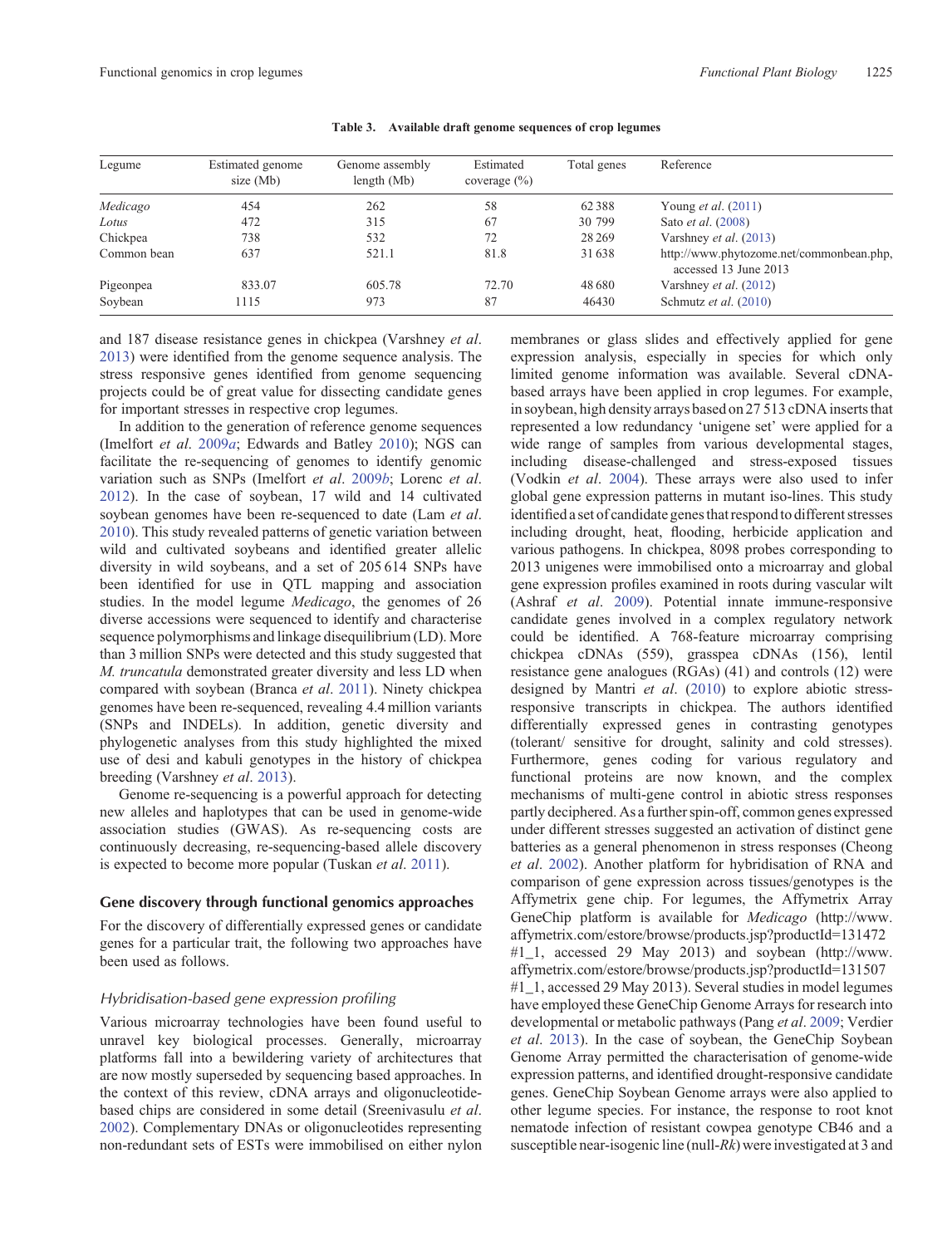9 days post inoculation (Das *et al*. [2010](#page-9-0)). Furthermore, GeneChip Soybean Genome Arrays identified single feature polymorphisms (SFPs) in cowpea (Das *et al*. [2008\)](#page-9-0) and pigeonpea (Saxena *et al*. [2011\)](#page-11-0).

#### *Sequencing-based expression profiling*

Serial analysis of gene expression (SAGE) and its multiple variants allow to quantify global gene expression. In the original SAGE method, mRNA is oligo (dT)-trapped and reverse transcribed into cDNA, then a small sequence ('tag') is extracted from a defined position of each cDNA molecule. These small tags are ligated to form a long concatemeric chain that is cloned into a vector. Subsequently, these concatemers are sequenced. Although SAGE proved its usefulness, the size of the SAGE tag is too short to unequivocally identify the gene of origin. To overcome this problem, a variant of SAGE, called SuperSAGE was developed by Matsumura *et al*. ([2005\)](#page-10-0). If combined with one of the next-generation sequencing platforms, it is more precisely called deepSuperSAGE. This approach uses the type III-endonuclease EcoP15I of phage P1 to cut 26 bp long sequence tags from each transcript's cDNA, expanding the tag-size and thereby the security of annotation. Quantification of a particular tag by automated counting provides the expression level of the corresponding transcript and also unravels novel expressed regions of the genome. By using SuperSAGE, Kahl *et al*. ([2007\)](#page-10-0) investigated salt- and droughtstress transcriptomes of chickpea and lentil by analysing 360 000 transcripts representing 40 000 unique mRNAs, and identified 3000 transcripts responding to these stresses. In another deepSuperSAGE application, 80 238 tags representing 17 493 unique transcripts from drought-stressed and non-stressed control roots in chickpea have been identified (Molina *et al*. [2008](#page-11-0), [2011](#page-11-0)).

Massively parallel signature sequencing (MPSS) is yet another powerful technique for transcription profiling on a genome-wide scale (Brenner *et al*. [2000\)](#page-9-0), though it is no longer competing with the NGS platforms. In this method, tagged PCR products produced from cDNA are amplified so that for each mRNA molecule ~100 000 of PCR products with a unique tag are produced. These tags are used to attach the PCR products to microbeads that avoid separate cDNA isolation, template processing and robotic procedures. Subsequently, after several rounds of ligation-based sequence determination using the type IIs restriction endonuclease *BbvI*, a sequence signature of  $\sim$ 16–20 bp is identified from each bead; routinely, 17 bp of high quality sequence is obtained. This procedure is performed in parallel, and ~1 million sequence signatures are obtained per experiment. However, because of its cost, the full potential of MPSS in the global expression profiling of the abiotic and biotic stress response is yet to be realised.

Although Sanger ESTs have also been used for digital gene expression (DGE) studies (Sreenivasulu *et al*. [2002](#page-11-0)), NGS platforms have greatly expanded genome wide sequence based gene expression analysis. The sequencing of RNA populations at an unprecedented depth and the quantification of the transcripts, though problematic, can be achieved through RNA-seq. The efficiency of Illumina-based DGE for the identification of differentially expressed genes was demonstrated by Hoen *et al*. ([2008\)](#page-10-0) by comparing RNA-seq with five different

microarray platforms. This study concluded that deep sequencing provides a major advance in robustness, comparability and richness of expression profiling data. In soybean, DGE tag profiling was used to compare the transcriptional profiles between wild-type (CS) and a mutant isoline (CG) (Hunt *et al*. [2011](#page-10-0); Wang *et al*. [2012](#page-12-0)). About 85 000 unique tags representing over 4.7 million DGE tags were generated (each from CS and CG) and applied to extend predicted gene models for the soybean genome. The datasets showed highly expressed genes as well as differentially expressed genes between young shoot tips CS and CG lines that encode proteins related to: ribosomes (70 different tags), protein biosynthesis/metabolism (35 tags), photosynthesis (34 tags), others (29 tags) and histones (28 tags) (Hunt *et al*. [2011](#page-10-0)). In the case of chickpea, Hiremath *et al*. ([2011](#page-9-0)) observed 2974 TUSs with significant expression changes, of which 2823 could be associated with gene ontology annotations. Furthermore, expression patterns of many genes suggested their role in various pathways of secondary metabolism. In a different study, a wide range of expression levels were observed by mapping all reads onto a non-redundant set of chickpea transcripts, where the number of reads corresponding to each transcript ranged from 14 (0.16 reads per million, rpm) to 270 894 (3137 rpm), with an average of 1617 (18.7 rpm) (Garg *et al*. [2011](#page-9-0)*a*). This report identified 250 transcripts with root-, and 217 transcripts with shoot-specific expression. In the case of pigeonpea, significant differential expression was observed for 6673 to 11 518 TUSs for specific parental combinations (tolerant/ sensitive for FW and SMD) (Dubey *et al*. [2011\)](#page-9-0), and candidate FW- and SMD- responsive genes identified, which represent starting points to analyse biotic stress.

Of all the various methods of DGE, RNA-Seq is the most advanced technique for quantifying gene expression in crop legumes, especially when transcriptome assemblies and genome sequences become available. Most recently, a broad repertoire of greatly advanced techniques from proteomics, metabolomics and phenomics complement the aforementioned gene discovery suites.

# *Forward genetics based gene cloning*

Gene cloning is an approach for isolating candidate genes that are functionally related to the trait of interest. A forward genetics approach for the identification of genes controlling a trait is positional cloning. Positional cloning *per se* may not conclusively identify target genes associated with a particular phenotype. It provides, however, useful genetic information that often requires support at the transcriptome (mRNA), proteome (proteins) and metabolome (metabolites) levels. The ultimate proof for the causative linkage of a gene in the target region linked to the trait of interest is complementation analysis (Langridge and Fleury [2011\)](#page-10-0). In map-based cloning (MBC, a variant of positional cloning) the chromosomal location of the gene is identified through genetic mapping using molecular markers. Thanks to advances in sequencing and the genomewide identification of sequence polymorphisms (e.g. SNPs), MBC became more accessible, and has been conducted in a range of crop species such as rice (Vij and Tyagi [2007\)](#page-12-0) as well as in some legumes including soybean (Watanabe *et al*. [2009](#page-12-0)).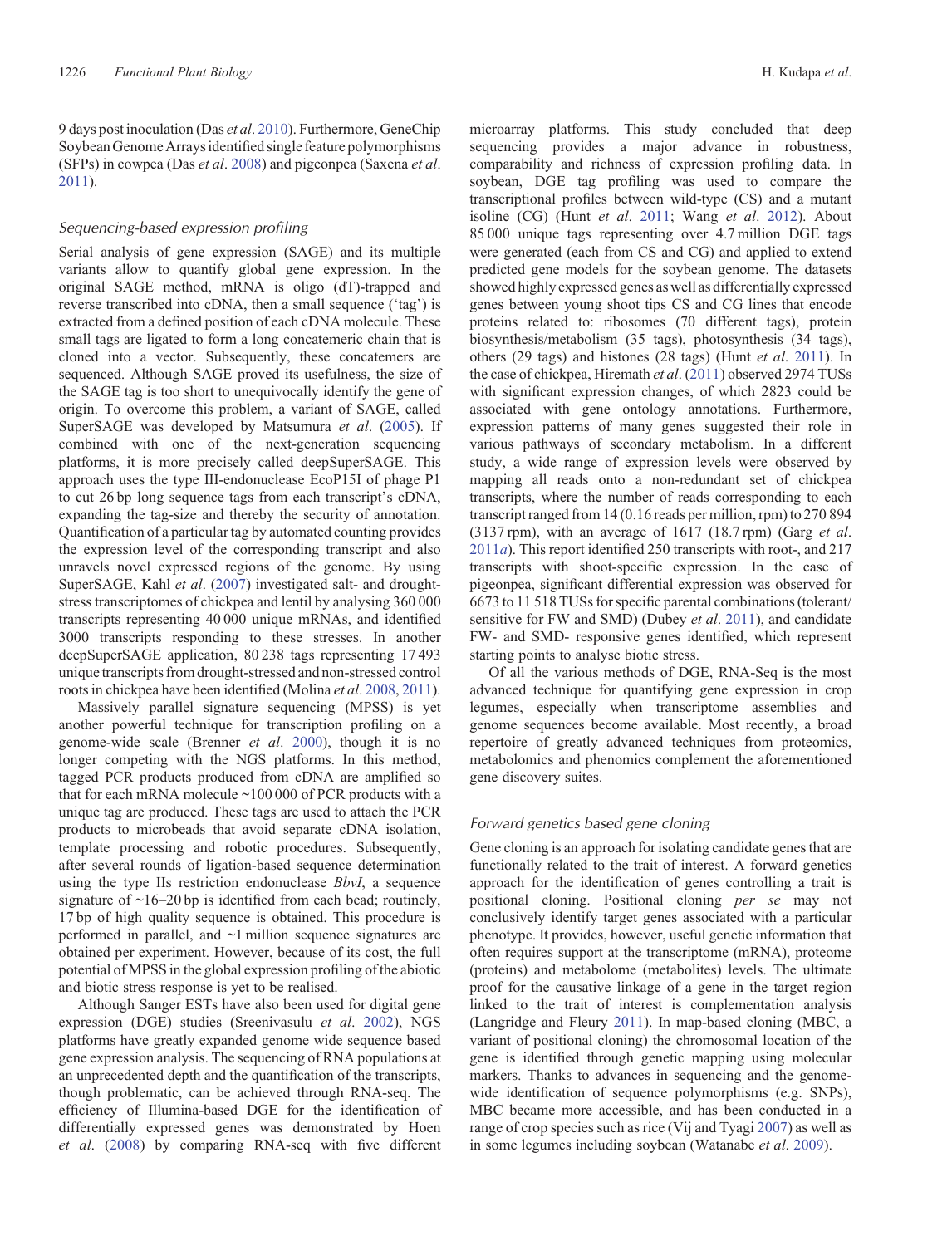With ever faster and more and more accurate DNA sequencing technologies and the availability of large scale genomic resources (molecular markers) map based cloning limitations could be overcome. The published genome sequence assemblies for legumes such as soybean, chickpea, pigeonpea and common bean as well as the advanced DNA polymorphism detection will eventually make MBC of genes from crop legumes routine. The majority of the MBC projects in crop legumes have been applied in soybean. For example, the soybean phytochrome A gene (*GmPhyA3*) which modulates flowering time has been cloned using an MBC approach (Watanabe *et al*. [2009](#page-12-0)). In a different study, a candidate gene *Ln* controlling leaflet and seed number per pod was cloned with a combination of MBC and association study (Fang *et al*. [2013\)](#page-9-0). The cloning and characterisation of *Fusarium* wilt resistance genes using MBC was demonstrated for chickpea (Huettel *et al*. [2002](#page-10-0); Sharma and Muehlbauer [2007\)](#page-11-0). Efforts are under way to clone genes from

within a drought tolerance QTL region in chickpea (Thudi [2013](#page-12-0)). Some examples of MBC in crop legumes are depicted in Table 4.

Meng *et al*. [\(2007](#page-10-0)), using a comparative genomics approach, isolated and cloned *GmNAC1* to *GmNAC6* genes in soybean that encode cold stress-responsive factors. In common bean, Torres-Franklin *et al*. [\(2008](#page-12-0)) cloned the gene glutathione reductase (*dtGR*), a drought stress-responsive gene. Other stress-related genes have been identified and cloned with the above approaches in crop legumes including soybean, chickpea and cowpea (Sharma and Muehlbauer [2007;](#page-11-0) França et al. [2008;](#page-9-0) Fang et al. [2013](#page-9-0)). Some examples are shown in Table 4.

# **Validation of functional genes**

After discovering trait associated genes by any of above mentioned approaches, the next step is their functional

| Legume      | Trait/stress                                                                                              | Gene(s) cloned (encoding enzyme/<br>protein)                                                                                      | Strategy                | Reference                     |
|-------------|-----------------------------------------------------------------------------------------------------------|-----------------------------------------------------------------------------------------------------------------------------------|-------------------------|-------------------------------|
| Chickpea    | Fusarium wilt                                                                                             | RPS2, L6 and N (NBS-plant disease<br>resistance gene)                                                                             | $\text{MBC}^{\text{A}}$ | Sharma and Muehlbauer (2007)  |
|             | Drought stress, abscisic acid (ABA),<br>ethephon (Et) and indole-3-acetic<br>acid (IAA)                   | CarNAC3                                                                                                                           | Homology based          | Peng et al. (2009)            |
|             | Drought stress, IAA (Indole-3-acetic<br>acid) treatment, salinity and methyl<br>jasmonate(MeJA) stresses. | CarF-box1(CarF-box1 protein)                                                                                                      | Homology based          | Jia et al. (2012)             |
|             | Environmental stress, high<br>temperature, salt stress                                                    | CaMIPS1, CaMIPS2 (L-myo-inositol<br>1-phosphate Synthase)                                                                         | Homology based          | Kaur et al. (2008)            |
|             | Desiccation stress                                                                                        | CARE2.CARE7 (Ty1_copia group<br>retrotransposon)                                                                                  | Homology based          | Rajput and Upadhyaya (2010)   |
|             | Salt stress                                                                                               | CapLTP (lipid transfer proteins),<br>CapLEA-1 (late embryogenesis<br>abundant), CapLEA-2, SOD<br>(cytosolic superoxide dismutase) | Homology based          | Romo et al. (2001)            |
| Common bean | Drought stress                                                                                            | $dt$ GR, $c$ GR (glutathione reductase)                                                                                           | Homology based          | Torres-Franklin et al. (2008) |
| Cowpea      | Water deficit                                                                                             | VuPAPa, VuPAPb (phosphatidic acid<br>phosphatase genes)                                                                           | Homology based          | França et al.(2008)           |
| Pea         | Salt, cold and wounding stress                                                                            | PsCIPK, PsCBL (calcineurin B-like<br>protein (CBL) interacting protein<br>kinases family)                                         | Homology based          | Mahajan et al. (2006)         |
| Pigeonpea   | Heavy metal stress.                                                                                       | CcMT1(metallothionein 1)                                                                                                          | Homology based          | Sekhar et al. (2011)          |
|             | PEG induction, salt, heat, cold and<br><b>ABA</b> stress                                                  | CcHyPRP (proline-rich Protein),<br>$CcCYP$ (cyclophilin), $CcCDR$ (cold<br>and drought regulatory)                                | Homology based          | Sekhar et al. (2011)          |
| Soybean     | Flowering time                                                                                            | $GmPhvA3$ (phytochrome A)                                                                                                         | MBC <sup>A</sup>        | Watanabe et al. (2009)        |
|             | Leaflet and seed number per pod                                                                           | Ln                                                                                                                                | MBC <sup>A</sup>        | Fang et al. (2013)            |
|             | Cold- and salt-stress                                                                                     | GmRPS1, GmRPS6, GmRPL37                                                                                                           | SSH <sup>B</sup> based  | Kim et al. (2004)             |
|             | Salt, drought, cold and abscisic acid<br>(ABA) stress                                                     | GmDREBa, GmDREBb, GmDREBc<br>(dehydration-responsive element<br>(DRE binding (DREB) gene)                                         | Homology based          | Li et al. (2005)              |
|             | Cold stress                                                                                               | GmNAC1.GmNAC6 (NAC (no apical<br>meristem (NAM), Arabidopsis<br>ATAF1, ATAF2 and CUC2 (cup-<br>shaped cotyledon) like genes)      | Homology based          | Meng et al. (2007)            |
|             | Salt stress, methyl jasmonate and<br>salicylic acid                                                       | GmOLPb, P21e (P21-like protein from<br>cv. ENREI)                                                                                 | Homology based          | Tachi et al. (2009)           |

**Table 4. Some genes cloned in crop legumes**

AMBC, map based cloning.

<sup>B</sup>SSH, suppression subtractive hybridisation.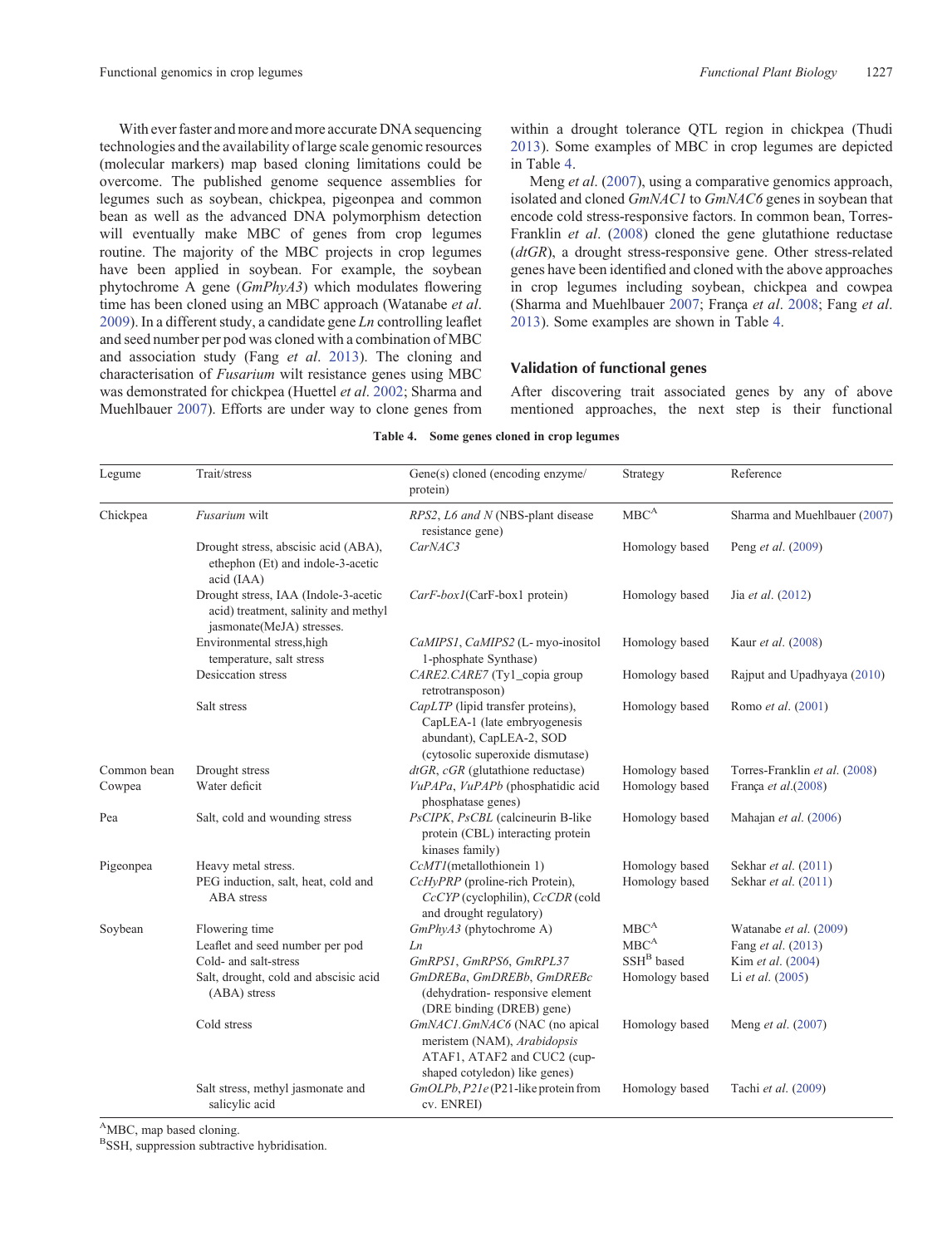validation. Several approaches such as overexpression, RNAi, virus induced gene silencing (VIGS) and TILLING have been applied for this purpose.

## *Overexpression of genes*

One of the most reliable methods of validation of isolated/cloned genes is to generate transgenics and assess the expression of the respective trait and this approach has been applied to validate the function of stress-responsive genes. In this procedure, success depends on the incorporation of the stress-responsive gene into the genome, andits expression. Thelack of routine transformation protocols with high efficiency has been a constraint in crop legumes, mainly due to poor regeneration ability (especially via callus) and lack of compatible gene delivery methods. Many techniques (e.g. electroporation of intact tissues, silicon carbide whiskers) have been tested for gene delivery to the plant cell, and *Agrobacterium*-mediated and particle bombardment have been extensively employed for genetic transformation in several other crop plants. However, *Agrobacterium*-mediated transformation has low efficiency in grain legumes (Chandra and Pental [2003\)](#page-9-0).

Furthermore, different pathways of regeneration vary in their amenability to different gene delivery techniques. Regeneration of plant tissues*in vitro* is through two pathways: 'organogenesis' and 'embryogenesis'. Shoot buds are organised by concerted meristematic activity of several cells in organogenesis, whereas a single cell or a small cluster of cells undergo differentiation to produce somatic embryos similar to zygotic embryos in embryogenesis. However, the most prevalent mode of regeneration is via direct organogenesis in crop legumes and has been found to be most responsive in several crop legumes such as soybean (Kaneda *et al*. [1997\)](#page-10-0) and pea (Jackson and Hobbs [1990\)](#page-10-0).

Particle-gun mediated transformation has been used in some legume crops to generate transgenics although at low frequencies. Nevertheless good protocols with higher efficiency are already available in several legume crops, including chickpea (e.g. Acharjee *et al*. [2010\)](#page-8-0), cowpea (e.g. Citadin *et al*. [2013](#page-9-0)), pigeonpea (e.g. Sharma *et al*. [2006](#page-11-0)), peanut (e.g. Bhatnagar-Mathur *et al*. [2007\)](#page-9-0) and common bean (e.g. Aragão *et al*. [2013\)](#page-8-0). Overall, the development of transgenics in some crop legumes, such as mungbean and lentil still remains a challenge. In addition, precise evaluation of the transgenic plant under stress conditions and understanding the physiological effect of the inserted gene(s) at the whole-plant level is also necessary in understanding overexpression studies (Bhatnagar-Mathur *et al*. [2009\)](#page-9-0).

The majority of studies involving the overexpression of biotic or abiotic stress-responsive genes from either model or crop species were conducted in model plants such as *Arabidopsis* or *Medicago*, and only recently in some crop legumes. For the engineering of biotic stress resistance, the gene encoding  $\alpha$ amylase inhibitor  $\alpha$ AI-1, a bruchid resistance factor from common bean, was overexpressed in other grain legumes including chickpea, pea, azuki bean and cowpea. The a*AI*-1 gene present in transgenic chickpea and cowpea under the control of a cotyledon-specific promoter provided resistance to several important bruchid pest species (Lüthi *et al*. [2010\)](#page-10-0). A

comparison of the post-translational modifications of  $\alpha$ AI expressed in transgenic peas and chickpeas damaged by bruchids, with the processed forms of the same protein from several beans revealed microheterogeneity, with variations in the frequency of addition and variable processing of glycans, and in the *C*-terminal exopeptidase activity.

In the case of abiotic stress, the overexpression of *Arabidopsis thaliana* vacuolar H+ -PPase (AVP1) in*M. sativa* lead to enhanced salt and drought tolerance. The trangenic plants accumulated more  $\text{Na}^+$ ,  $\text{K}^+$  and  $\text{Ca}^{2+}$  in their leaves and roots, and retained more water in the leaves during drought stress as compared with the wild-type plants (Bao *et al*. [2009](#page-8-0)). Similarly, overexpression of the pyrroline-5-carboxylate synthetase gene (*P5CS*) from *Arabidopsis* enhanced salt tolerance in chickpea (Ghanti *et al*. [2011\)](#page-10-0). Very recently, Hanafy *et al*. [\(2013](#page-9-0)) reported enhanced tolerance to drought and salt stress in transgenic faba bean due to the heterologous expression of the *PR10a* gene, which encodes a pathogenesis related (PR) protein from potato.

In brief, overexpression of the candidate genes not only provides reliable validation of gene function, but may also lead to the development of improved lines in targeted crop species. Those improved, transgenic lines can be taken to greenhouse or field and exploited for enhancing yield and improving food or feed quality subject to biosafety procedures.

# *RNA interference (RNAi) and virus induced gene silencing (VIGS)*

RNAi and VIGS are important approaches to validate the functions of candidate genes. In both of these methods, genes belonging to gene families are blocked or expressed across several tissues and developmental stages where antisense technologies fail to perform. The RNAi approach is sequence specific and can be targeted and controlled in tissue specific and time dependent manner. It is a popular approach for validating the function of candidate genes which have been identified on the basis of sequence similarity or through genetic mapping. This technology can be applied as an initial screen and subsequently validated by other methods (Small [2007\)](#page-11-0).

RNAi-induced gene silencing is well established in model legumes and soybean. For example, in *Medicago*, RNAi was used to interfere with the RNA encoding PIN (auxin export facilitator) proteins responsible for nodule development. Reduced expression levels of root-specific PIN proteins produced plants with a reduced number of nodules, demonstrating the important role of PIN proteins in nodule development (Huo *et al*. [2006\)](#page-10-0). In soybean, RNAi was employed to silence the gene encoding myoinositol-1-phosphate (*GmMIPS1*), which plays an important role in regulating cellular metabolism and controlling growth. Seed development was not possible in lines in which the *GmMIPS1* gene was silenced, demonstrating the correlation between *GmMIPS1* gene expression and seed development (Nunes *et al*. [2006](#page-11-0)). Through RNAi-induced gene silencing is well established, VIGS may be a better approach in the long-term, due to its persistence during vegetative and *in vitro* propagation which, in turn, allows the generation of genotypically identical silenced plants.

VIGS has already been employed in soybean and pea. In soybean, a bean pod mottle virus (BPMV)-based system was used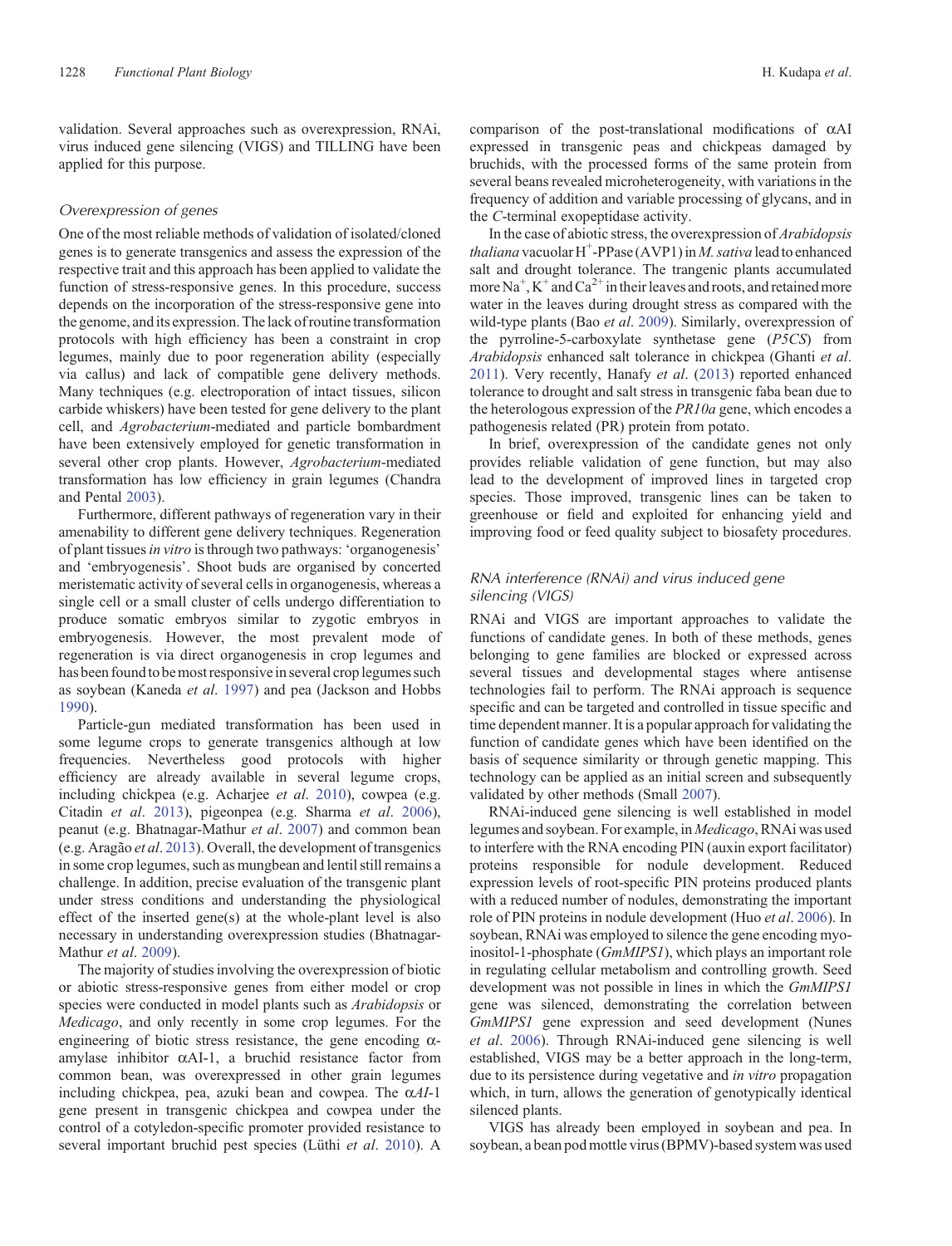<span id="page-8-0"></span>to identify genes participating in basal, resistance gene-mediated, and systemic immunity (Kachroo and Ghabrial [2012\)](#page-10-0). In another study, the apple latent spherical virus (ALSV) vector was used to study gene function in the reproductive and early growth stages (emergence and cotyledon) in addition to the vegetative stages (Yamagishi and Yoshikawa [2009\)](#page-12-0). The pea early-browning virus (PEBV) has been developed as a VIGS vector and used for functional analysis of several genes involved in the symbiosis. This study identified genes involved in symbiosis at the early and late growth stages of the plant (Grønlund *et al*. [2010](#page-9-0)). In summary, VIGS can be used as a forward or reverse genetics tool to validate the function of candidate gene(s) in transgenic plants as well as to characterise germplasm lines with differential expression of a gene with a desirable trait (Senthil-Kumar and Mysore [2011\)](#page-11-0). However, the lack of appropriate vectors (specific for crop legumes), and efficient method for virus vector delivery may be limiting factors for the extensive applications of VIGS in crop legumes.

#### *Targeting induced local lesions in genomes (TILLING)*

Validation of genes through genetic transformation, RNAi or VIGS is a time consuming process in legumes, mainly due to lack of efficient transformation systems in legumes. This situation has promoted the application of TILLING to study gene function. In TILLING, candidate genes are screened across a mutant population (with point mutation), and line(s) with the mutation for the target gene are identified (McCallum *et al*. [2000](#page-10-0)). If the identified line exhibits the expected phenotype for the candidate gene, the function of the candidate gene is supported. The TILLING approach could be preferred over RNAi for irreversibly reducing or eliminating the target genes in commercial crop plants since it avoids genetic transformation and increases stability of the phenotype (Barkley and Wang 2008).

TILLING populations have been developed for several legumes. For example, in the model legumes, *Medicago* (12 000 M2 plants) (Rogers *et al*. [2009\)](#page-11-0) and *Lotus* (4904 M2 lines) (Perry *et al*. [2009](#page-11-0)) mutant populations were developed for use in reverse genetics. In the case of crop legumes, over 3000 M3 lines were developed in common bean and evaluated with root nodulation tests by Porch *et al*. ([2009\)](#page-11-0). In peanut a TILLING population of 10 000 lines has been established, and a subset of this population investigated for allergenicity (Tadege *et al*. [2009](#page-11-0)). In chickpea, a TILLING population of  $\sim$ 3500 lines has been developed and is being used to identify candidate genes for drought tolerance (M. Thudi, pers. comm.). The use of NGS technologies for TILLING may increase the application of TILLING in crop legumes.

EcoTILLING is a variant of TILLING, except that its objective is to discover naturally occurring polymorphisms as opposed to experimentally induced mutations. Single nucleotide polymorphisms (SNPs), small insertions and deletions, and variations in microsatellite repeat number can be efficiently detected using the EcoTILLING technique. For example, in legumes this method has been used to develop molecular markers for cyst nematode candidate resistance genes in soybean (Liu *et al*. [2012\)](#page-10-0). In mungbean, it has been proven to be a valuable method for detecting polymorphisms in a collection

that was previously shown to have limited diversity (Barkley and Wang 2008).

# **Implications of functional genomics research on crop genetics and breeding**

In recent years, significant progress has been made in developing genomic resources including genome sequences and transcriptome assemblies for a handful of crop legumes. These genomic tools may help to identify key factors involved in legume stress response. The availability of the complete genome or draft genome sequences of legume species and advances in sequencing and bioinformatics will accelerate gene discovery, particularly tolerance/resistance genes to abiotic/biotic stress in legumes (Edwards [2007](#page-9-0)). Though bioinformatics can predict potential gene function, it is important to validate gene function at the plant level, which can be done with overexpression, VIGS, RNAi, or TILLING, to name few. The outcome of experiments with these techniques can be complemented with metabolomics and proteomics. Once identified and validated, candidate genes enable the researcher to convert them into markers, to mine for superior alleles in germplasm collections, and to use them for a production of transgenics. Furthermore, identified and isolated candidate genes from one species can be channelled into comparative genomics studies of related species.

# **Acknowledgements**

The authors are thankful to the Indo-German Science Technology Centre (IGSTC) and Australia-India Strategic Research Fund (AISRF) for financial support of the authors' research presented in this study. The authors also thank Dadakhalandar Doddamani for his help during preparation of this manuscript. This work has been undertaken as part of the CGIAR Research Program on Grain Legumes. ICRISAT is a member of CGIAR Consortium.

#### **References**

- Acharjee S, Sarmah BK, Kumar PA, Olsen K, Mahon R, Moar WJ, Moore A, Higgins TJV (2010) Transgenic chickpeas (*Cicer arietinum* L.) expressing a sequence-modified *cry2Aa* gene. *Plant Science* **178**, 333–339. doi:[10.1016/j.plantsci.2010.02.001](dx.doi.org/10.1016/j.plantsci.2010.02.001)
- Aragão FJ, Nogueira EO, Tinoco MLP, Faria JC (2013) Molecular characterization of the first commercial transgenic common bean immune to the *Bean golden mosaic virus. Journal of Biotechnology* **166**, 42–50. doi:[10.1016/j.jbiotec.2013.04.009](dx.doi.org/10.1016/j.jbiotec.2013.04.009)
- Asamizu E, Nakamura Y, Sato S, Tabata S (2004) Characteristics of the *Lotus japonicus* gene repertoire deduced from large-scale expressed sequence tag (EST) analysis. *Plant Molecular Biology* **54**, 405–414. doi:[10.1023/](dx.doi.org/10.1023/B:PLAN.0000036372.46942.b8) [B:PLAN.0000036372.46942.b8](dx.doi.org/10.1023/B:PLAN.0000036372.46942.b8)
- Ashraf N, Ghai D, Barman P, Basu S, Gangisetty N, Mandal MK, Chakraborty N, Datta A, Chakraborty S (2009) Comparative analyses of genotype dependent expressed sequence tags and stress-responsive transcriptome of chickpea wilt illustrate predicted and unexpected genes and novel regulators of plant immunity. *BMC Genomics* **10**, 415. doi[:10.1186/1471-2164-10-415](dx.doi.org/10.1186/1471-2164-10-415)
- Bao AK, Wang SM, Wu GQ, Xi JJ, Zhang JL, Wang CM (2009) Over expression of the *Arabidopsis* H+-PPase enhanced resistance to salt and drought stress in transgenic alfalfa (*Medicago sativa* L.). *Plant Science* **176**, 232–240. doi:[10.1016/j.plantsci.2008.10.009](dx.doi.org/10.1016/j.plantsci.2008.10.009)
- Barkley NA, Wang ML (2008) Application of TILLING and EcoTILLING as reverse genetic approaches to elucidate the function of genes in plants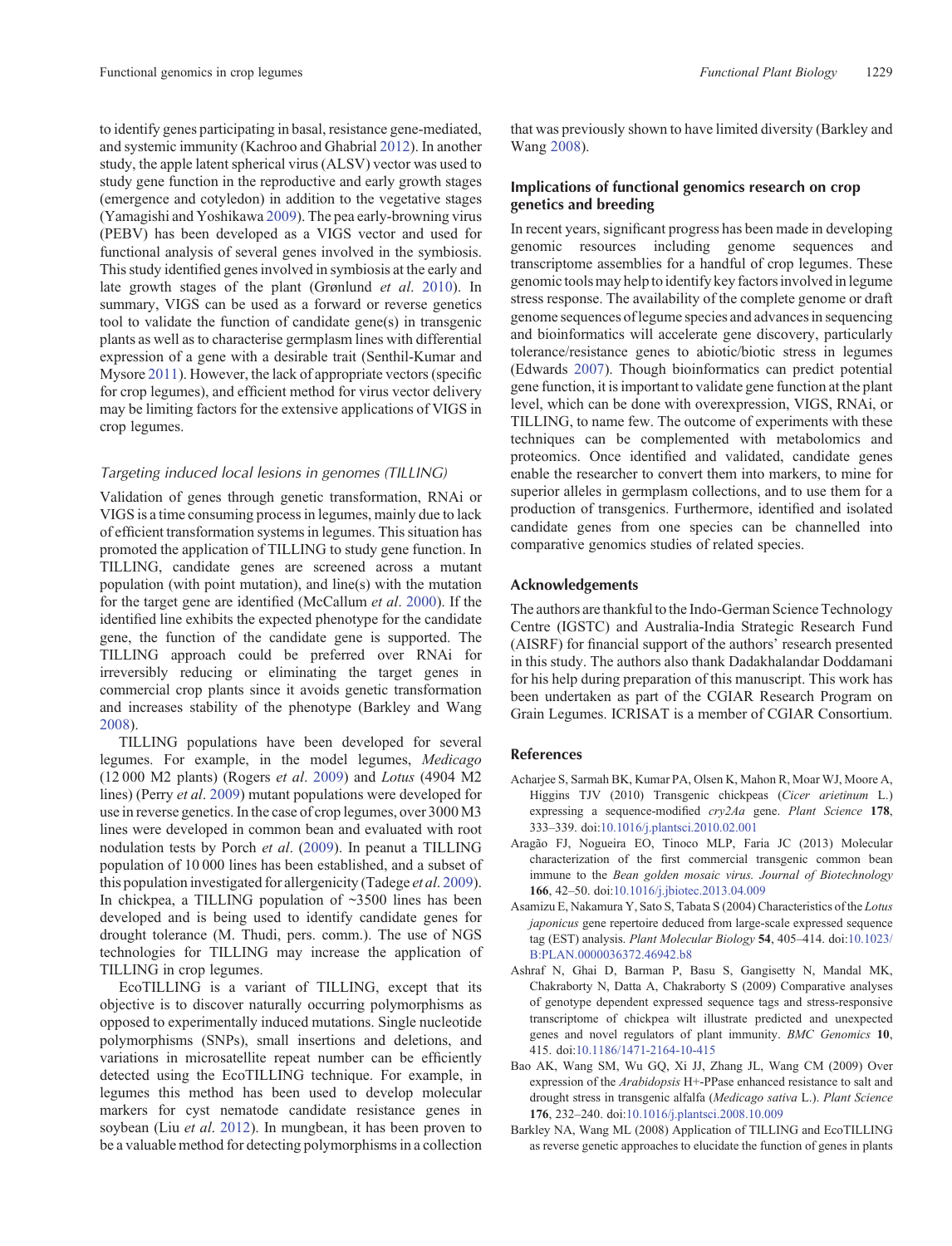<span id="page-9-0"></span>and animals. *Current Genomics* **9**, 212–226. doi[:10.2174/13892020878](dx.doi.org/10.2174/138920208784533656) [4533656](dx.doi.org/10.2174/138920208784533656)

- Bhatnagar-Mathur P, Devi MJ, Reddy DS, Lavanya M, Vadez V, Serraj R, Yamaguchi-Shinozaki K, Sharma KK (2007) Stress-inducible expression of At DREB1A in transgenic peanut (*Arachis hypogaea* L.) increases transpiration efficiency under water-limiting conditions. *Plant Cell Reports* **26**, 2071–2082. doi:[10.1007/s00299-007-0406-8](dx.doi.org/10.1007/s00299-007-0406-8)
- Bhatnagar-Mathur P, Rao JS, Vadez V, Sharma KK (2009) Transgenic strategies for improved drought tolerance in legumes of semi-arid tropics. *Journal of Crop Improvement* **24**, 92–111. doi[:10.1080/1542752](dx.doi.org/10.1080/15427520903337095) [0903337095](dx.doi.org/10.1080/15427520903337095)
- Blair MW, Fernandez AC, Ishitani M, Moreta D, Seki M, Ayling S, Shinozaki K (2011) Construction and EST sequencing of full-length, drought stress cDNA libraries for common beans (*Phaseolus vulgaris* L.). *BMC Plant Biology* **11**, 171. doi[:10.1186/1471-2229-11-171](dx.doi.org/10.1186/1471-2229-11-171)
- Branca A, Paape T, Zhou P, Briskine R, Farmer AD, Mudge J, Bharti AK, Woodward JE, May GD, Gentzbittel L, Ben C, Denny R, Sadowsky MJ, Ronfort J, Bataillon T, Young ND, Tiffin P (2011) Whole-genome nucleotide diversity, recombination, and linkage-disequilibrium in the model legume *Medicago truncatula. Proceedings of the National Academy of Sciences of the United States of America* **108**, E864–E870. doi:[10.1073/pnas.1104032108](dx.doi.org/10.1073/pnas.1104032108)
- Brenner S, Johnson M, Bridgham J, Golda G, Lloyd DH (2000) Gene expression analysis by massively parallel signature sequencing (MPSS) on microbead arrays. *Nature Biotechnology* **18**, 630–634. doi:[10.1038/](dx.doi.org/10.1038/76469) [76469](dx.doi.org/10.1038/76469)
- Buhariwalla HK, Jayashree B, Eshwar K, Crouch JH (2005) Development of ESTs from chickpea roots and their use in diversity analysis of the *Cicer* genus. *BMC Plant Biology* **5**(1), 16. doi[:10.1186/1471-2229-5-16](dx.doi.org/10.1186/1471-2229-5-16)
- Chandra A, Pental D (2003) Regeneration and genetic transformation of grain legumes: an overview. *Current Science* **84**, 381–387.
- Chen X, Zhu W, Azam S, Li H, Zhu F, Li H, Hong Y, Liu H, Zhang E, Wu H, Yu S, Zhou G, Li S, Zhong N, Wen S, Li X, Knapp SJ, Ozias-Akins P, Varshney RK, Liang X (2013) Deep sequencing analysis of the transcriptomes of peanut aerial and subterranean young pods identifies candidate genes related to early embryo abortion. *Plant Biotechnology Journal* **11**, 115–127. doi[:10.1111/pbi.12018](dx.doi.org/10.1111/pbi.12018)
- Cheong YH, Chang HS, Gupta R, Wang X, Zhu T, Luan S (2002) Transcriptional profiling reveals novel interactions between wounding, pathogen, abiotic stress, and hormonal responses in *Arabidopsis. Plant Physiology* **129**, 661–677. doi[:10.1104/pp.002857](dx.doi.org/10.1104/pp.002857)
- Cheung F, Haas BJ, Goldberg SMD, May GD, Xiao Y, Town CD (2006) Sequencing *Medicago truncatula* expressed sequenced tags using 454 Life Sciences technology. *BMC Genomics* **7**, 272. doi[:10.1186/1471-](dx.doi.org/10.1186/1471-2164-7-272) [2164-7-272](dx.doi.org/10.1186/1471-2164-7-272)
- Citadin CT, Cruz ARR, Aragão FJL (2013) Development of transgenic imazapyr-tolerant cowpea (*Vigna unguiculata*). *Plant Cell Reports* **32**, 537–543. doi[:10.1007/s00299-013-1385-6](dx.doi.org/10.1007/s00299-013-1385-6)
- Cook DR (1999) *Medicago truncatula* a model in the making! *Current Opinion in Plant Biology* **2**, 301–304. doi[:10.1016/S1369-5266\(99\)](dx.doi.org/10.1016/S1369-5266(99)80053-3) [80053-3](dx.doi.org/10.1016/S1369-5266(99)80053-3)
- Das S, Bhat PR, Sudhakar C, Ehlers JD, Wanamaker S, Roberts PA, Cui X, Close TJ (2008) Detection and validation of single feature polymorphisms in cowpea (*Vigna unguiculata* L. Walp) using a soybean genome array. *BMC Genomics* **9**(1), 107. doi[:10.1186/1471-2164-9-107](dx.doi.org/10.1186/1471-2164-9-107)
- Das S, Ehlers J, Close T, Roberts P (2010) Transcriptional profiling of rootknot nematode induced feeding sites in cowpea (*Vigna unguiculata* L. Walp.) using a soybean genome array. *BMC Genomics* **11**(1), 480. doi:[10.1186/1471-2164-11-480](dx.doi.org/10.1186/1471-2164-11-480)
- Deokar AA, Kondawar V, Jain PK, Karuppayil SM, Raju NL, Vadez V, Varshney RK, Srinivasan R (2011) Comparative analysis of expressed sequence tags (ESTs) between drought-tolerant and-susceptible genotypes of chickpea under terminal drought stress. *BMC Plant Biology* **11**(1), 70. doi[:10.1186/1471-2229-11-70](dx.doi.org/10.1186/1471-2229-11-70)
- Dubey A, Farmer A, Schlueter J, Cannon SB, Abernathy B, Tuteja R, Woodward J, Shah T, Mulasmanovic B, Kudapa H, Raju NL, Gothalwal R, Pande S, Xiao Y, Town CD, Singh NK, May GD, Jackson S, Varshney RK (2011) Defining the transcriptome assembly and its use for genome dynamics and transcriptome profiling studies in pigeonpea (*Cajanus cajan* L.). *DNA Research* **18**, 153–164. doi:[10.1093/](dx.doi.org/10.1093/dnares/dsr007) [dnares/dsr007](dx.doi.org/10.1093/dnares/dsr007)
- Dutta S, Kumawat G, Singh BP, Gupta DK, Singh S, Dogra V, Gaikwad K, Sharma TR, Raje RS, Bandhopadhya TK, Datta S, Singh MN, Bashasab F, Kulwal P, Wanjari KB, Varshney RK, Cook DR, Singh NK (2011) Development of genic-SSR markers by deep transcriptome sequencing in pigeonpea (*Cajanus cajan* (L.)Millspaugh).*BMC Plant Biology* **11**, 17. doi[:10.1186/1471-2229-11-17](dx.doi.org/10.1186/1471-2229-11-17)
- Edwards D (2007) Bioinformatics and plant genomics for staple crops improvement. In 'Breeding major food staples'. (Eds MS Kang MS, PM Priyadarshan) pp. 93–106. (Blackwell: Oxford, UK)
- Edwards D, Batley J (2010) Plant genome sequencing: applications for crop improvement. *Plant Biotechnology Journal* **8**, 2–9. doi[:10.1111/j.1467-](dx.doi.org/10.1111/j.1467-7652.2009.00459.x) [7652.2009.00459.x](dx.doi.org/10.1111/j.1467-7652.2009.00459.x)
- Edwards D, Batley J, Snowdon R (2013) Accessing complex crop genomes with next-generation sequencing. *Theoretical and Applied Genetics* **126**(1), 1–11. doi[:10.1007/s00122-012-1964-x](dx.doi.org/10.1007/s00122-012-1964-x)
- Fang C, Li W, Li G, Wang Z, Zhou Z, Ma Y, Shen Y, Li C, Wu Y, Zhu B, Yang W, Tian Z (2013) Cloning of Ln gene through combined approach of mapbased cloning and association study in soybean. *Journal of Genetics and Genomics = Yi Chuan Xue Bao* **40**, 93–96. doi:[10.1016/j.jgg.2013.01.002](dx.doi.org/10.1016/j.jgg.2013.01.002)
- França MG, Matos AR, D'Arcy-Lameta A, Passaquet C, Lichtlé C, Zuily-Fodil Y, Pham-Thi AT (2008) Cloning and characterization of droughtstimulated phosphatidic acid phosphatase genes from *Vigna unguiculata. Plant Physiology and Biochemistry* **46**, 1093–1100. doi[:10.1016/j.pla](dx.doi.org/10.1016/j.plaphy.2008.07.004) [phy.2008.07.004](dx.doi.org/10.1016/j.plaphy.2008.07.004)
- Franssen SU, Shrestha RP, Bräutigam A, Bornberg-Bauer E, Weber APM (2011) Comprehensive transcriptome analysis of the highly complex *Pisum sativum* genome using next generation sequencing. *BMC Genomics* **12**, 227. doi[:10.1186/1471-2164-12-227](dx.doi.org/10.1186/1471-2164-12-227)
- Garg R, Patel RK, Tyagi AK, Jain M (2011*a*) De novo assembly of chickpea transcriptome using short reads for gene discovery and marker identification. *DNA Research* **18**(1), 53–63. doi:[10.1093/dnares/dsq028](dx.doi.org/10.1093/dnares/dsq028)
- Garg R, Patel RK, Jhanwar S, Priya P, Bhattacharjee A, Yadav G, Bhatia S, Chattopadhyay D, Tyagi AK, Jain M (2011*b*) Gene discovery and tissuespecific transcriptome analysis in chickpea with massively parallel pyrosequencing and web resource development. *Plant Physiology* **156**(4), 1661–1678. doi[:10.1104/pp.111.178616](dx.doi.org/10.1104/pp.111.178616)
- Graham PH, Vance CP (2003) Legumes. Importance and constraints to greater use. *Plant Physiology* **131**, 872–877. doi[:10.1104/pp.017004](dx.doi.org/10.1104/pp.017004)
- Grønlund M, Olsen A, Johansen EI, Jakobsen I (2010) Protocol: using virusinduced gene silencing to study the arbuscular mycorrhizal symbiosis in *Pisum sativum. Plant Methods* **6**(1), 28–35. doi[:10.1186/1746-4811-6-28](dx.doi.org/10.1186/1746-4811-6-28)
- Guimarães PM, Brasileiro ACM, Morgante CV, Martins ACQ, Pappas G, Silva OB, Togawa R, Leal-Bertioli SCM, Araujo ACG, Moretzsohn MC, Bertioli DJ (2012) Global transcriptome analysis of two wild relatives of peanut under drought and fungi infection. *BMC Genomics* **13**(1), 387. doi[:10.1186/1471-2164-13-387](dx.doi.org/10.1186/1471-2164-13-387)
- Hanafy M, El-Banna A, Schumacher H, Jacobsen HJ, Hassan F (2013) Enhanced tolerance to drought and salt stresses in transgenic faba bean (*Vicia faba* L.) plants by heterologous expression of the PR10a gene from potato. *Plant Cell Reports* **32**, 663–674. doi[:10.1007/s00299-013-1401-x](dx.doi.org/10.1007/s00299-013-1401-x)
- Handberg K, Stougaard J (1992) *Lotus japonicus*, an autogamous, diploid legume species for classical and molecular genetics. *The Plant Journal* **2**(4), 487–496. doi[:10.1111/j.1365-313X.1992.00487.x](dx.doi.org/10.1111/j.1365-313X.1992.00487.x)
- Hiremath PJ, Farmer A, Cannon SB, Woodward J, Kudapa H, Tuteja R, Kumar A, Bhanuprakash A, Mulaosmanovic B, Gujaria N, Laxmanan K, Pooran MG, Polavarapu KK, Shah T, Srinivasan R, Lohse M, Xiao Y, Christopher DT, Cook DR, May GD, Varshney RK (2011) Large-scale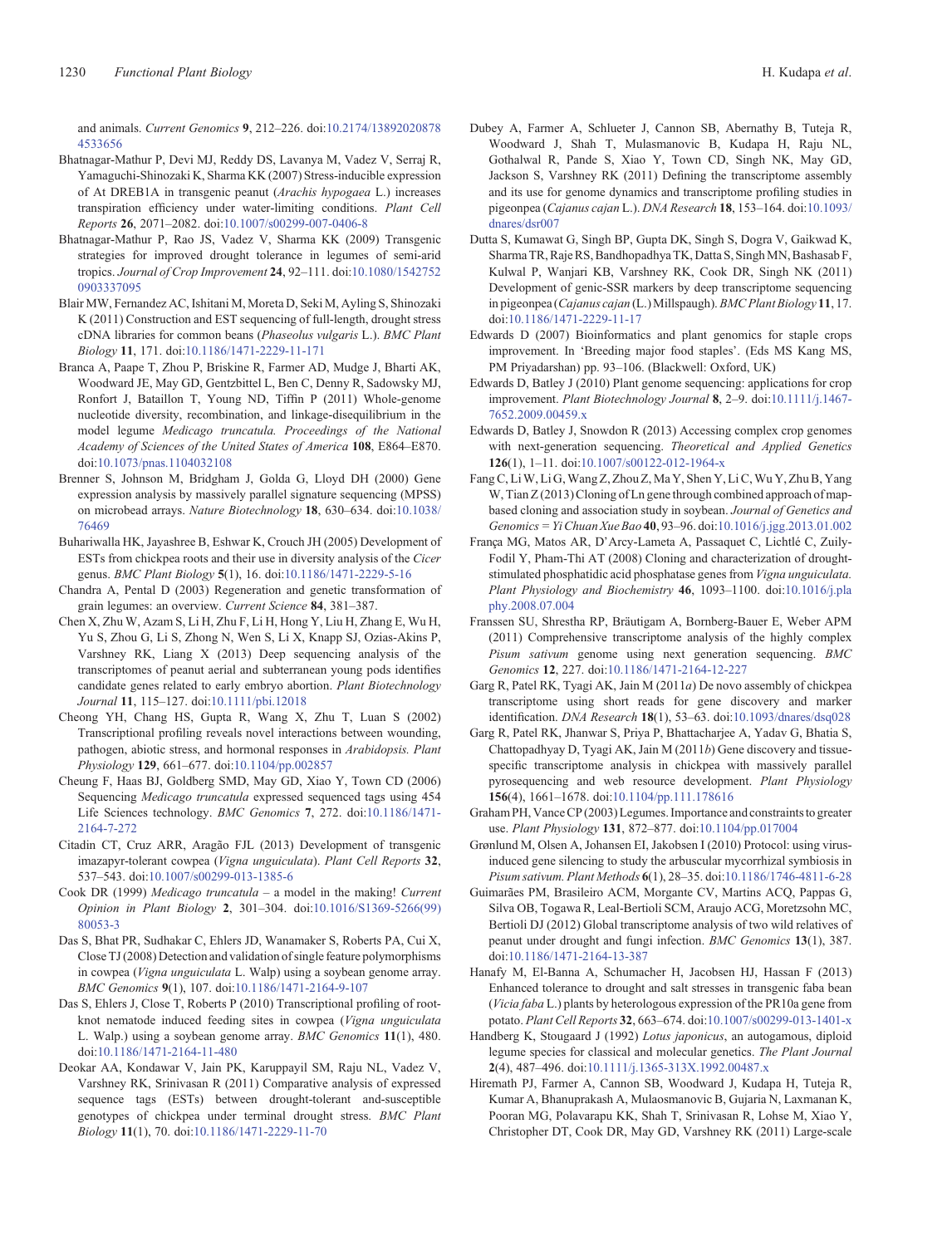<span id="page-10-0"></span>transcriptome analysis in chickpea (*Cicer arietinum*L.), an orphan legume crop of the semi-arid tropics of Asia and Africa. *Plant Biotechnology Journal* **9**, 922–931. doi:[10.1111/j.1467-7652.2011.00625.x](dx.doi.org/10.1111/j.1467-7652.2011.00625.x)

- Hoen PAC, Ariyurek Y, Thygesen HH, Vreugdenhil E, Vossen RHAM, Menezes RX, Boer JM, Ommen GB, Dunnen JT (2008) Deep sequencingbased expression analysis shows major advances in robustness, resolution and inter-lab portability over five microarray platforms. *Nucleic Acids Research* **36**, e141. doi:[10.1093/nar/gkn705](dx.doi.org/10.1093/nar/gkn705)
- Huettel B, Santra D, Muehlbauer F, Kahl G (2002) Resistance gene analogues of chickpea (*Cicer arietinum* L.): isolation, genetic mapping and association with a *Fusarium* resistance gene cluster. *Theoretical and Applied Genetics* **105**(2–3), 479–490.
- Hunt M, Kaur N, Stromvik M, Vodkin L (2011) Transcript profiling reveals expression differences in wild-type and glabrous soybean lines. *BMC Plant Biology* **11**(1), 145. doi:[10.1186/1471-2229-11-145](dx.doi.org/10.1186/1471-2229-11-145)
- Huo X, Schnabel E, Hughes K, Frugoli J (2006) RNAi phenotypes and the localization of a protein: GUS fusion imply a role for *Medicago truncatula* PIN genes in nodulation. *Journal of Plant Growth Regulation* **25**(2), 156–165. doi:[10.1007/s00344-005-0106-y](dx.doi.org/10.1007/s00344-005-0106-y)
- Imelfort M, Batley J, Grimmond S, Edwards D (2009a) Genome sequencing approaches and successes. In 'Plant genomics Methods in molecular biology'. (Eds D Somers, P Langridge, JP Gustafson) pp. 345–358. (Humana Press: NY, USA)
- Imelfort M, Duran C, Batley J, Edwards D (2009*b*) Discovering genetic polymorphisms in next generation sequencing data. *Plant Biotechnology Journal* **7**(4), 312–317. doi:[10.1111/j.1467-7652.2009.00406.x](dx.doi.org/10.1111/j.1467-7652.2009.00406.x)
- Jackson JA, Hobbs SL (1990) Rapid multiple shoot production from cotyledonary node explants of pea (*Pisum sativum* L.). *In Vitro Cellular & Developmental Biology* **26**, 835–838. doi:[10.1007/BF0262](dx.doi.org/10.1007/BF02623626) [3626](dx.doi.org/10.1007/BF02623626)
- Jhanwar S, Priya P, Garg R, Parida SK, Tyagi AK, Jain M (2012) Transcriptome sequencing of wild chickpea as a rich resource for marker development. *Plant Biotechnology Journal* **10**(6), 690–702. doi:[10.1111/j.1467-7652.2012.00712.x](dx.doi.org/10.1111/j.1467-7652.2012.00712.x)
- Jia Y, Gu H, Wang X, Chen Q, Shi S, Zhang J, Ma L, Zhang H, Ma H (2012) Molecular cloning and characterization of an F-box family gene CarFbox1 from chickpea (*Cicer arietinum* L.). *Molecular Biology Reports* **39**, 2337–2345. doi:[10.1007/s11033-011-0984-y](dx.doi.org/10.1007/s11033-011-0984-y)
- Kachroo A, Ghabrial S (2012) Virus-induced gene silencing in soybean. In 'Antiviral resistance in plants'. pp. 287–297. (Humana Press: NY, USA)
- Kahl G, Molina C, Udupa SM (2007) Super SAGE: exploring the stress transcriptome in chickpea. In 'Plant and animal genome XV conference'. P. W91. (Town and Country Convention Center: San Diego, CA, USA)
- Kalavacharla V, Liu Z, Meyers BC, Thimmapuram J, Melmaiee K (2011) Identification and analysis of common bean (*Phaseolus vulgaris* L.) transcriptomes by massively parallel pyrosequencing. *BMC Plant Biology* **11**, 135. doi:[10.1186/1471-2229-11-135](dx.doi.org/10.1186/1471-2229-11-135)
- Kaneda Y, Tabei Y, Nishimura S, Harada K, Akihama T, Kitamura K (1997) Combination of thidiazuron and basal media with low salt concentrations increases the frequency of shoot organogenesis in soybeans (*Glycine max* (L.) Merr.). *Plant Cell Reports* **17**, 8–12. doi:[10.1007/s002990050342](dx.doi.org/10.1007/s002990050342)
- Kaur H, Shukla RK, Yadav G, Chattopadhyay D, Majee M (2008) Two divergent genes encoding L-*myo*-inositol 1-phosphate synthase1 (*CaMIPS1*) and 2 (*CaMIPS2*) are differentially expressed in chickpea. *Plant, Cell & Environment* **31**, 1701–1716. doi[:10.1111/j.1365-3040.](dx.doi.org/10.1111/j.1365-3040.2008.01877.x) [2008.01877.x](dx.doi.org/10.1111/j.1365-3040.2008.01877.x)
- Kaur S, Cogan N, Pembleton L, Shinozuka M, Savin K, Materne M, Forster J (2011) Transcriptome sequencing of lentil based on second-generation technology permits large-scale unigene assembly and SSR marker discovery. *BMC Genomics* **12**(1), 265. doi[:10.1186/1471-2164-12-265](dx.doi.org/10.1186/1471-2164-12-265)
- Kim KY, Park SW, Chung YS, Chung CH, Kim JI, Lee JH (2004) Molecular cloning of low-temperature-inducible ribosomal proteins from soybean. *Journal of Experimental Botany* **55**, 1153–1155. doi[:10.1093/jxb/erh125](dx.doi.org/10.1093/jxb/erh125)
- Ghanti S, Sujata KG, Vijay Kumar BV, Nataraha Karba N, Janardhan Reddy K, Srinath Rao MS, Kavi Kishor PB (2011) Heterologous expression of *P5CS* gene in chickpea enhances salt tolerance without affecting yield. *Biologia Plantarum* **55**(4), 634–640. doi[:10.1007/s10535-011-0161-0](dx.doi.org/10.1007/s10535-011-0161-0)
- Kudapa H, Bharti AK, Cannon SB, Farmer AD, Mulaosmanovic B, Kramer R, Bohra A, Weeks NT, Crow JA, Tuteja R, Shah T, Dutta S, Gupta DK, Singh A, Gaikwad K, Sharma TR, May GD, Singh NK, Varshney RK (2012) A comprehensive transcriptome assembly of pigeonpea (*Cajanus cajan* L.) using Sanger and second-generation sequencing platforms. *Molecular Plant* **5**, 1020–1028. doi[:10.1093/mp/ssr111](dx.doi.org/10.1093/mp/ssr111)
- Lam HM, Xu X, Lui X, Chen W, Yang G, Wong FL, Li MW, He W, Qin N, Wang B, Li J, Jian M, Wang J, Shao G, Wang J, Sun SS, Zhang G (2010) Re-sequencing of 31 wild and cultivated soybean genomes identifies patterns of genetic diversity and selection. *Nature Genetics* **42**, 1053–1059. doi:[10.1038/ng0411-387](dx.doi.org/10.1038/ng0411-387)
- Langridge P, Fleury D (2011) Making the most of 'omics' for crop breeding. *Trendsin Biotechnology***29**(1), 33–40. doi[:10.1016/j.tibtech.2010.09.006](dx.doi.org/10.1016/j.tibtech.2010.09.006)
- Li XP, Tian AG, Luo GZ, Gong ZZ, Zhang JS,Chen SY (2005) Soybean DREbinding transcription factors that are responsive to abiotic stresses. *Theoretical and Applied Genetics* **110**, 1355–1362. doi:[10.1007/s001](dx.doi.org/10.1007/s00122-004-1867-6) [22-004-1867-6](dx.doi.org/10.1007/s00122-004-1867-6)
- Li L, Wang WQ, Wu CX, Han TF, Hou WS (2012) Construction of two suppression subtractive hybridization libraries and identification of saltinduced genes in soybean. *Journal of Integrative Agriculture* **11**(7), 1075–1085. doi:[10.1016/S2095-3119\(12\)60100-2](dx.doi.org/10.1016/S2095-3119(12)60100-2)
- Libault M, Farmer A, Joshi T, Takahashi K, Langley RJ, Franklin LD, Xu D, May G, Stacey G (2010) An integrated transcriptome atlas of the crop model *Glycine max*, and its use in comparative analyses in plants. *The Plant Journal* **63**(1), 86–99.
- Liu S, Kandoth PK,Warren SD, Yeckel G, Heinz R, Alden J, Yang C, Jamai A, El-Mellouki T, Juvale PS, Hill J, Baum TJ, Cianzio S, Whitham SA, Korkin D, Mitchum MG, Meksem K (2012) A soybean cyst nematode resistance gene points to a new mechanism of plant resistance to pathogens. *Nature* **492**, 256–260. doi[:10.1038/nature11651](dx.doi.org/10.1038/nature11651)
- Lorenc MT, Hayashi S, Stiller J, Lee H, Manoli S, Ruperao P, Visendi P, Berkman PJ, Lai K, Batley J, Edwards D (2012) Discovery of single nucleotide polymorphisms in complex genomes using SGSautoSNP. *Biology* **1**(2), 370–382. doi:[10.3390/biology1020370](dx.doi.org/10.3390/biology1020370)
- Lüthi C, Álvarez-Alfageme F, Romeis J (2010) The potential of transgenic legumes in integrated bruchid management: assessing the impact on bruchid parasitoids. In '10th International working conference on stored product protection'. pp. 977–982. (Julius Kühn-Institut: Estoril, Portugal)
- Mahajan S, Sopory SK, Tuteja N (2006) Cloning and characterization of CBL-CIPK signalling components from a legume (*Pisum sativum*). *FEBS Journal* **273**(5), 907–925. doi:[10.1111/j.1742-4658.2006.05111.x](dx.doi.org/10.1111/j.1742-4658.2006.05111.x)
- Mantri NL, Ford R, Coram TE, Pang EC (2010) Evidence of unique and shared responses to major biotic and abiotic stresses in chickpea. *Environmental and Experimental Botany* **69**(3), 286–292. doi[:10.1016/j.envexpbot.](dx.doi.org/10.1016/j.envexpbot.2010.05.003) [2010.05.003](dx.doi.org/10.1016/j.envexpbot.2010.05.003)
- Matsumura H, Ito A, Saitoh H, Winter P, Kahl G, Reuter M, Kruger DH, Terauchi R (2005) SuperSAGE. *Cellular Microbiology* **7**, 11–18. doi:[10.1111/j.1462-5822.2004.00478.x](dx.doi.org/10.1111/j.1462-5822.2004.00478.x)
- McCallum CM, Comai L, Greene EA, Henikoff S (2000) Targeting induced local lesions IN genomes (TILLING) for plant functional genomics. *Plant Physiology* **123**, 439–442. doi[:10.1104/pp.123.2.439](dx.doi.org/10.1104/pp.123.2.439)
- Meng Q, Zhang C, Gai J, Yu D (2007) Molecular cloning, sequence characterization and tissue-specific expression of six NAC-like genes in soybean (*Glycine max* (L.) Merr.) *Journal of Plant Physiology* **164**, 1002–1012. doi:[10.1016/j.jplph.2006.05.019](dx.doi.org/10.1016/j.jplph.2006.05.019)
- Moe KT, Chung JW, Cho YI, Moon JK, Ku JH, Jung JK, Lee J, Park YJ (2011) Sequence information on simple sequence repeats and single nucleotide polymorphisms through transcriptome analysis of mungbean. *Journal*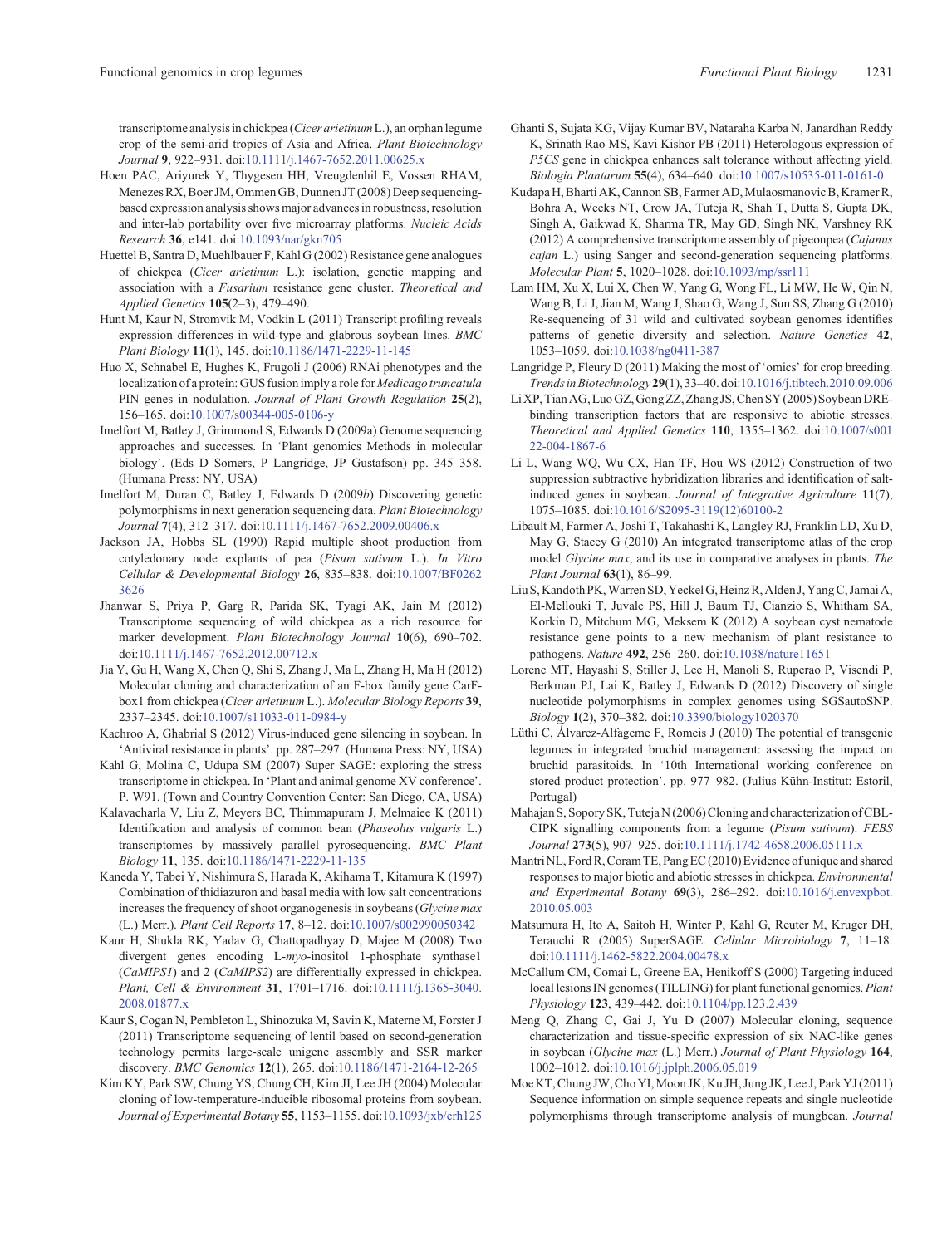<span id="page-11-0"></span>*of Integrative Plant Biology* **53**, 63–73. doi:[10.1111/j.1744-7909.2010.](dx.doi.org/10.1111/j.1744-7909.2010.01012.x) [01012.x](dx.doi.org/10.1111/j.1744-7909.2010.01012.x)

- Molina C, Rotter B, Horres R, Udupa SM, Besser B, Bellarmino L, Baum M, Matsumura H, Terauchi R, Kahl G, Winter P (2008) SuperSAGE: the drought stress-responsive transcriptome of chickpea roots. *BMC Genomics* **9**, 553. doi[:10.1186/1471-2164-9-553](dx.doi.org/10.1186/1471-2164-9-553)
- Molina C, Zaman-Allah M, Khan F, Fatnassi N, Horres R, Rotter B, Steinhauer D, Amenc L, Drevon J-J, Winter P, Kahl G (2011) The salt-responsive transcriptome of chickpea roots and nodules via deepSuperSAGE. *BMC Plant Biology* **11**(1), 31. doi[:10.1186/1471-](dx.doi.org/10.1186/1471-2229-11-31) [2229-11-31](dx.doi.org/10.1186/1471-2229-11-31)
- Muchero W, Diop NN, Bhat PR, Fenton RD, Wanamaker S, Pottor M, Hearne S, Cisse N, Fatokun C, Ehlers JD, Roberts PA, Close TJ (2009) A consensus genetic map of cowpea (*Vigna unguiculata* (L) Walp.) and synteny based on EST-derived SNPs. *Proceedings of the National Academy of Sciences of the United States of America* **106**(43), 18159–18164. doi:[10.1073/pnas.0905886106](dx.doi.org/10.1073/pnas.0905886106)
- Munroe DJ, Harris TJ (2010) Third-generation sequencing fireworks at Marco Island. *Nature Biotechnology* **28**, 426–428. doi:[10.1038/nbt](dx.doi.org/10.1038/nbt0510-426) [0510-426](dx.doi.org/10.1038/nbt0510-426)
- Nunes AC, Vianna GR, Cuneo F, Amaya-Farfán J, de Capdeville G, Rech EL, Aragão FJ (2006) RNAi-mediated silencing of the *myo*-inositol-1 phosphate synthase gene (*GmMIPS1*) in transgenic soybean inhibited seed development and reduced phytate content. *Planta* **224**(1), 125–132. doi:[10.1007/s00425-005-0201-0](dx.doi.org/10.1007/s00425-005-0201-0)
- O'Rourke JA, Yang SS, Miller SS, Bucciarelli B, Liu J, Rydeen A, Bozsoki Z, Uhde-Stone C, Tu ZJ, Allan D, Gronwald JW, Vance CP (2013) An RNA-Seq transcriptome analysis of orthophosphate-deficient white lupin reveals novel insights into phosphorus acclimation in plants1. *Plant Physiology* **161**, 705–724. doi[:10.1104/pp.112.209254](dx.doi.org/10.1104/pp.112.209254)
- Pang Y, Wenger JP, Saathoff K, Peel GJ, Wen J, Huhman D, Allen SN, Tang Y, Cheng X, Tadege M, Ratet P, Mysore KS, Sumner LW, Marks DM, Dixon RA (2009) A WD40 repeat protein from *Medicago truncatula* is necessary for tissue-specific anthocyanin and proanthocyanidin biosynthesis but not for trichome development. *Plant Physiology* **151**(3), 1114–1129. doi[:10.1104/pp.109.144022](dx.doi.org/10.1104/pp.109.144022)
- Parra-González LB, Aravena-Abarzúa GA, Navarro-Navarro CS, Udall J, Maughan J, Peterson LM, Salvo-Garrido HE, Maureira-Butler IJ (2012) Yellow lupin (*Lupinus luteus* L.) transcriptome sequencing: molecular marker development and comparative studies. *BMC Genomics* **13**, 425. doi:[10.1186/1471-2164-13-425](dx.doi.org/10.1186/1471-2164-13-425)
- Peng H, Cheng HY, Chen C, Yu XW, Yang JN, GaoWR, Shi QH, Zhang H, Li JG, Ma H (2009) A NAC transcription factor gene of chickpea (*Cicer arietinum*), CarNAC3, is involved in drought stress response and various developmental processes. *Journal of Plant Physiology* **166**, 1934–1945. doi:[10.1016/j.jplph.2009.05.013](dx.doi.org/10.1016/j.jplph.2009.05.013)
- Perry J, Brachmann A, Welham T, Binder A, Charpentier M, Groth M, Haage K, Markmann K, Wang TL, Parniske M (2009) TILLING in *Lotus japonicus* identified large allelic series for symbiosis genes and revealed a bias in functionally defective ethyl methanesulfonate alleles toward glycine replacements. *Plant Physiology* **151**, 1281–1291. doi:[10.](dx.doi.org/10.1104/pp.109.142190) [1104/pp.109.142190](dx.doi.org/10.1104/pp.109.142190)
- Porch TG, Blair MW, Lariguet P, Galeano C, Pankhurst CE, Broughton WJ (2009) Generation of a mutant population for TILLING common bean genotype BAT 93. *Journal of the American Society for Horticultural Science* **134**, 348–355.
- Qiao G, Wen X, Yu L, Ji X (2012) Identification of differentially expressed genes preferably related to drought response in pigeon pea (*Cajanus cajan*) inoculated by arbuscular mycorrhizae fungi (AMF). *Acta Physiologiae Plantarum* **34**(5), 1711–1721. doi:[10.1007/s11738-012-](dx.doi.org/10.1007/s11738-012-0966-2) [0966-2](dx.doi.org/10.1007/s11738-012-0966-2)
- Rajput MK, Upadhyaya KC (2010) Isolation and characterization of stress induced Ty1-copia like retrotransposable elements in chickpea (*Cicer*

*arietinum* L.). *Molecular Biology* **44**, 693–698. doi:[10.1134/S002689](dx.doi.org/10.1134/S0026893310050031) [3310050031](dx.doi.org/10.1134/S0026893310050031)

- Raju NL, Gnanesh BN, Lekha P, Jayashree B, Pande S, Hiremath PJ, Byregowda M, Singh NK, Varshney RK (2010) The first set of EST resource for gene discovery and marker development in pigeonpea (*Cajanus cajan* L.). *BMC Plant Biology* **10**, 45. doi[:10.1186/1471-](dx.doi.org/10.1186/1471-2229-10-45) [2229-10-45](dx.doi.org/10.1186/1471-2229-10-45)
- Rogers C, Wen J, Chen R, Oldroyd G (2009) Deletion-based reverse genetics in *Medicago truncatula. Plant Physiology* **151**, 1077–1086. doi:[10.1104/](dx.doi.org/10.1104/pp.109.142919) [pp.109.142919](dx.doi.org/10.1104/pp.109.142919)
- Romo S, Labrador E, Dopico B (2001) Water stress-regulated gene expression in *Cicer arietinum* seedlings and plants. *Plant Physiology and Biochemistry* **39**, 1017–1026. doi:[10.1016/S0981-9428\(01\)01318-3](dx.doi.org/10.1016/S0981-9428(01)01318-3)
- Sato S, Nakamura Y, Kaneko T, Asamizu E, Kato T, Nakao M, Sato S, Nakamura Y, Kaneko T, Asamizul E , *et al*. (2008) Genome structure of the legume, *Lotus japonicus. DNA Research* **15**(4), 227–239. doi:[10.](dx.doi.org/10.1093/dnares/dsn008) [1093/dnares/dsn008](dx.doi.org/10.1093/dnares/dsn008)
- Saxena RK, Cui X, Thakur V, Walter B, Close TJ, Varshney RK (2011) Single feature polymorphisms (SFPs) for drought tolerance in pigeonpea (*Cajanus* spp.). *Functional & Integrative Genomics* **11**(4), 651–657. doi[:10.1007/s10142-011-0227-2](dx.doi.org/10.1007/s10142-011-0227-2)
- Schmutz J, Cannon SB, Schlueter J, Ma J, Mitros T, Nelson W, Hyten DL, Song Q, Thelen JJ, Cheng J, Xu D , *et al*. (2010) Genome sequence of the palaeopolyploid soybean. *Nature* **463**, 178–183. doi:[10.1038/](dx.doi.org/10.1038/nature08670) [nature08670](dx.doi.org/10.1038/nature08670)
- Sekhar K, Priyanka B, Reddy VD, Rao KV (2011) Metallothionein 1 (CcMT1) of pigeonpea (*Cajanus cajan*, L.) confers enhanced tolerance to copper and cadmium in *Escherichia coli* and *Arabidopsis thaliana. Environmental and Experimental Botany* **72**, 131–139. doi:[10.1016/](dx.doi.org/10.1016/j.envexpbot.2011.02.017) [j.envexpbot.2011.02.017](dx.doi.org/10.1016/j.envexpbot.2011.02.017)
- Senthil-Kumar M, Mysore KS (2011) New dimensions for VIGS in plant functional genomics. *Trends in Plant Science* **16**, 656–665. doi:[10.1016/](dx.doi.org/10.1016/j.tplants.2011.08.006) [j.tplants.2011.08.006](dx.doi.org/10.1016/j.tplants.2011.08.006)
- Sharma KD, Muehlbauer FJ (2007) *Fusarium* wilt of chickpea: physiological specialization, genetics of resistance and resistance gene tagging. *Euphytica* **157**(1–2), 1–14. doi:[10.1007/s10681-007-9401-y](dx.doi.org/10.1007/s10681-007-9401-y)
- Sharma KK, Lavanya M, Anjaiah V (2006) Agrobacterium-mediated production of transgenic pigeonpea (*Cajanus cajan* L. Millsp) expressing the synthetic BT CRY1AB gene. *In Vitro Cellular & Developmental Biology. Plant* **42**, 165–173. doi[:10.1079/IVP2005730](dx.doi.org/10.1079/IVP2005730)
- Sharpe AG, Ramsay L, Sanderson LA, Fedoruk MJ, Clarke WE, Li R, Kagale S, Vijayan P, Vandenberg A, Bett KE (2013) Ancient orphan crop joins modern era: gene-based SNP discovery and mapping in lentil. *BMC Genomics* **14**(1), 192doi[:10.1186/1471-2164-14-192](dx.doi.org/10.1186/1471-2164-14-192)
- Shoemaker R, Keim P, Vodkin L, Retzel E, Clifton SW, Waterston R, Smoller D, Coryell V, Khanna A, Erpelding J , *et al*. (2002) A compilation of soybean ESTs: generation and analysis. *Genome* **45**, 329–338. doi[:10.1139/g01-150](dx.doi.org/10.1139/g01-150)
- Small I (2007) RNAi for revealing and engineering plant gene functions. *Current Opinion in Biotechnology* **18**, 148–153. doi[:10.1016/j.cop](dx.doi.org/10.1016/j.copbio.2007.01.012) [bio.2007.01.012](dx.doi.org/10.1016/j.copbio.2007.01.012)
- Sreenivasulu N, Kishor PBK, Varshney RK, Altschmied L (2002) Mining functional information from cereal genomics – the utility of expressed sequence tags. *Current Science* **83**, 965.
- Tachi H, Fukuda-Yamada K, Kojima T, Shiraiwa M, Takahara H (2009) Molecular characterization of a novel soybean gene encoding a neutral PR-5 protein induced by high-salt stress. *Plant Physiology and Biochemistry* **47**, 73–79. doi[:10.1016/j.plaphy.2008.09.012](dx.doi.org/10.1016/j.plaphy.2008.09.012)
- Tadege M, Wang TL, Wen J, Ratet P, Mysore KS (2009) Mutagenesis and beyond! Tools for understanding legume biology. *Plant Physiology* **151**(3), 978–984. doi[:10.1104/pp.109.144097](dx.doi.org/10.1104/pp.109.144097)
- Thibivilliers S, Joshi T, Campbell KB, Scheffler B, Xu D, Cooper B, Nguyen HT, Stacey G (2009) Generation of *Phaseolus vulgaris* ESTs and